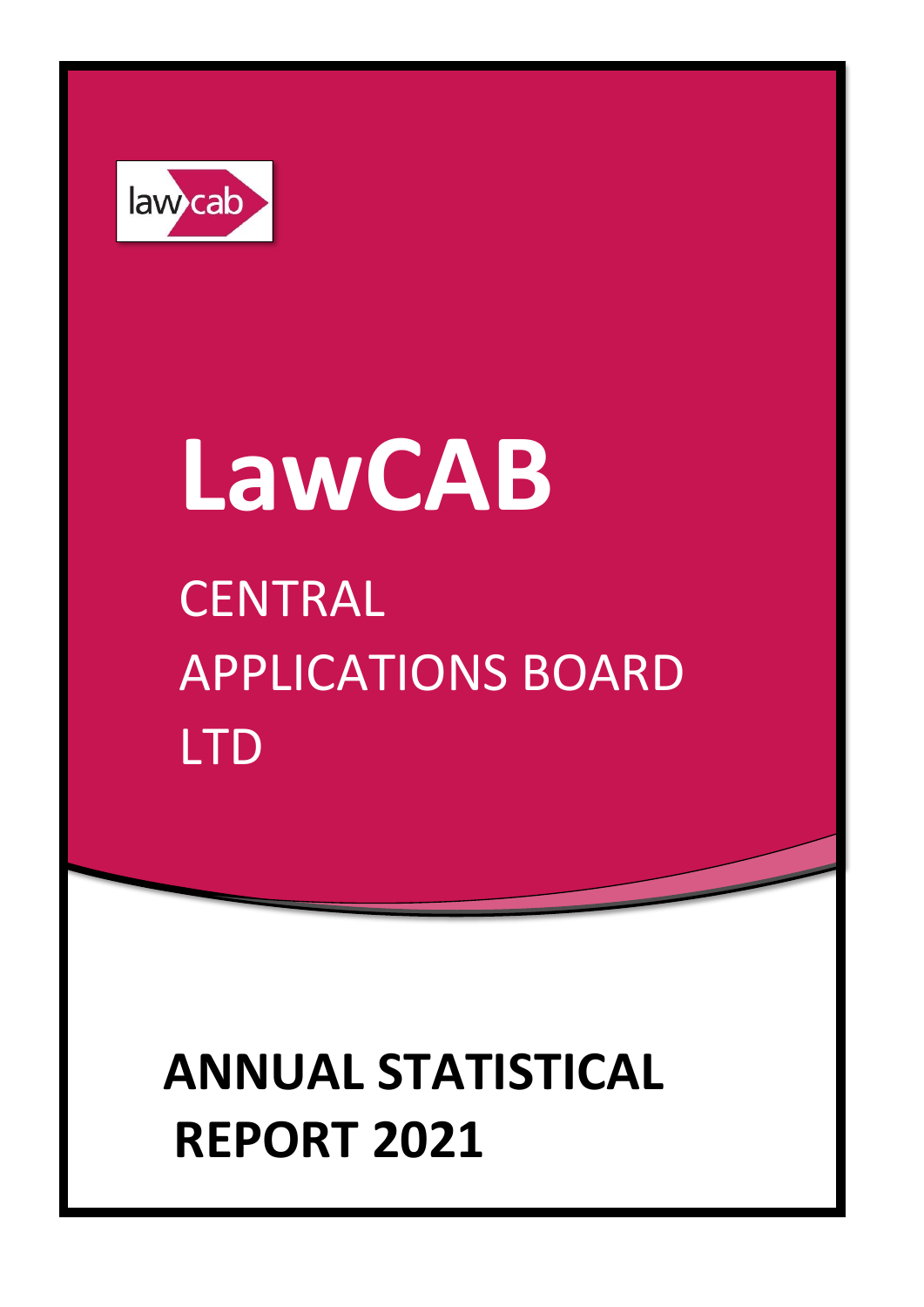

# Contents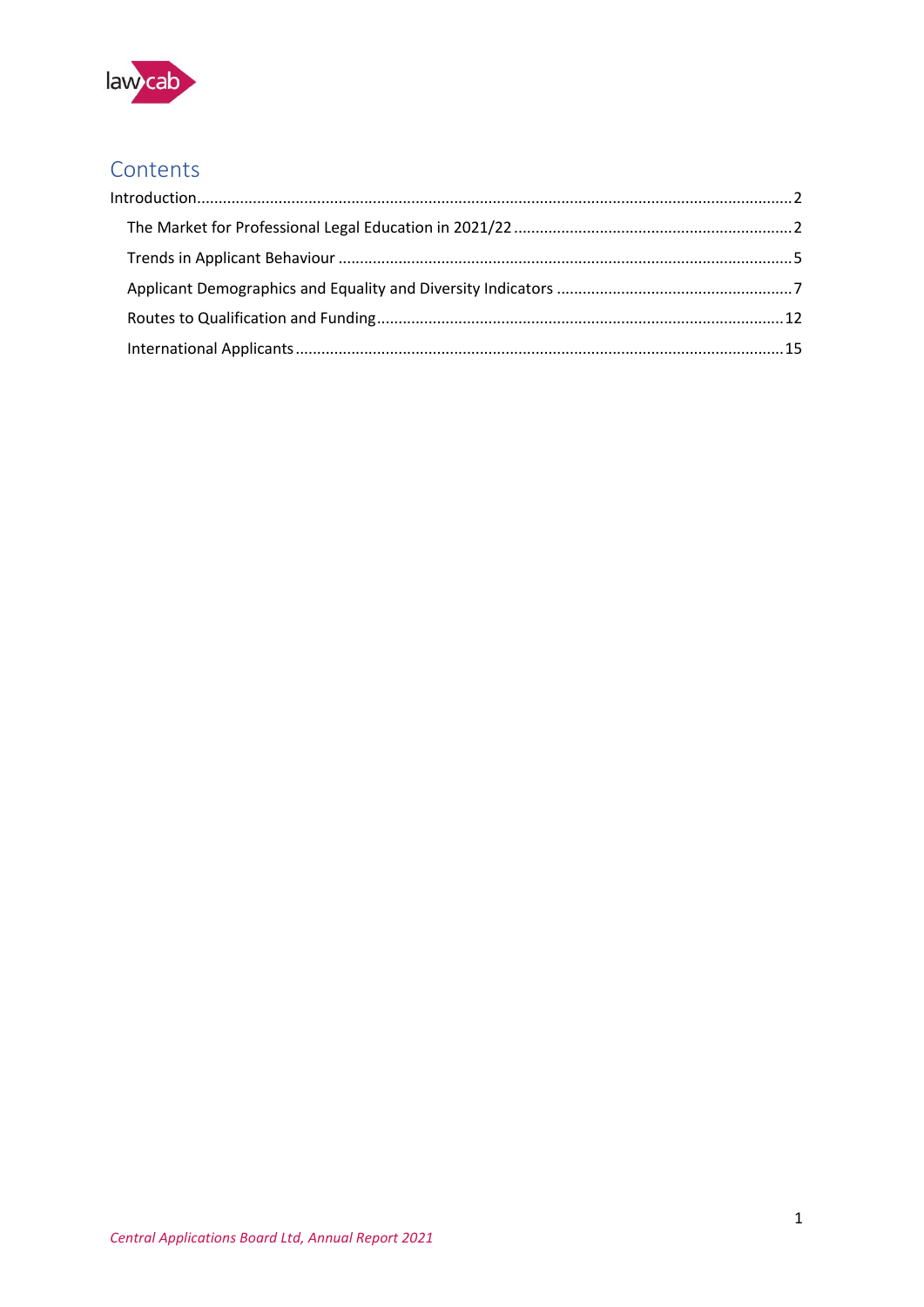

# <span id="page-2-0"></span>**Introduction**

This annual statistical report provides information about the market for professional law courses in 2021, focusing on applications and enrolments for the GDL and LPC for academic year 2021/22. It covers: The evolution of the market for these professional legal education courses, trends in applicant behaviour, applicant demographics and equality and diversity indicators, routes to university courses, and funding. Although CAB did receive some applications for SQE preparation courses we have decided not to report on these applications in this year's statistical report because this covers the period prior to the formal launch of the SQE and the number of applications received was relatively small (representing only around 10% of total applications). CAB Member institutions have received details of these SQE application numbers separately.

As a short summary of the SQE applications received, we can say that approximately 70% were from UK applicants, and just over 25% were from outside the EU. As you would expect, the age group was predominantly the 20-25 range, with just under 30% being in the 26-35 bracket. Less than 20% were in the 36+ bracket. The majority (70%) of applicants applied for LLM/Masters courses, with 20% choosing SQE preparation courses, and only 11% opting for diploma courses. 85% of applicants were undergraduates/not yet qualified, and a small number were overseas lawyers.

Overall in 2021, the main story in the market was the ongoing impact of the COVID-19 pandemic, which continued to create new peaks and troughs in demand and impact applicant behaviour in terms of timing of decisions and the pace of course completion. As the effect of the pandemic disappears, the impact of the, now formally launched, SQE will become more evident.

# <span id="page-2-1"></span>**The Market for Professional Legal Education in 2021/22**

#### **The Supply of LPC Full-Time Places**

In 2021/22, 26 Higher Education Institutions guaranteed the availability of up to 11,021 full-time places on the Legal Practice Course (LPC). There was no sign in 2021 of providers leaving the LPC market or replacing LPC courses with SQE offerings. Although enrolment fell back to 2017 levels, the statistical evidence suggests that this was caused by candidates, who might normally have deferred the decision to advance to the LPC, deciding to enrol directly after graduation.

Despite the falling number of candidates in 2021, the LPC market remains highly competitive for institutions, with 12,962 offers made in response to 7,752 new applications for courses in 2020/21.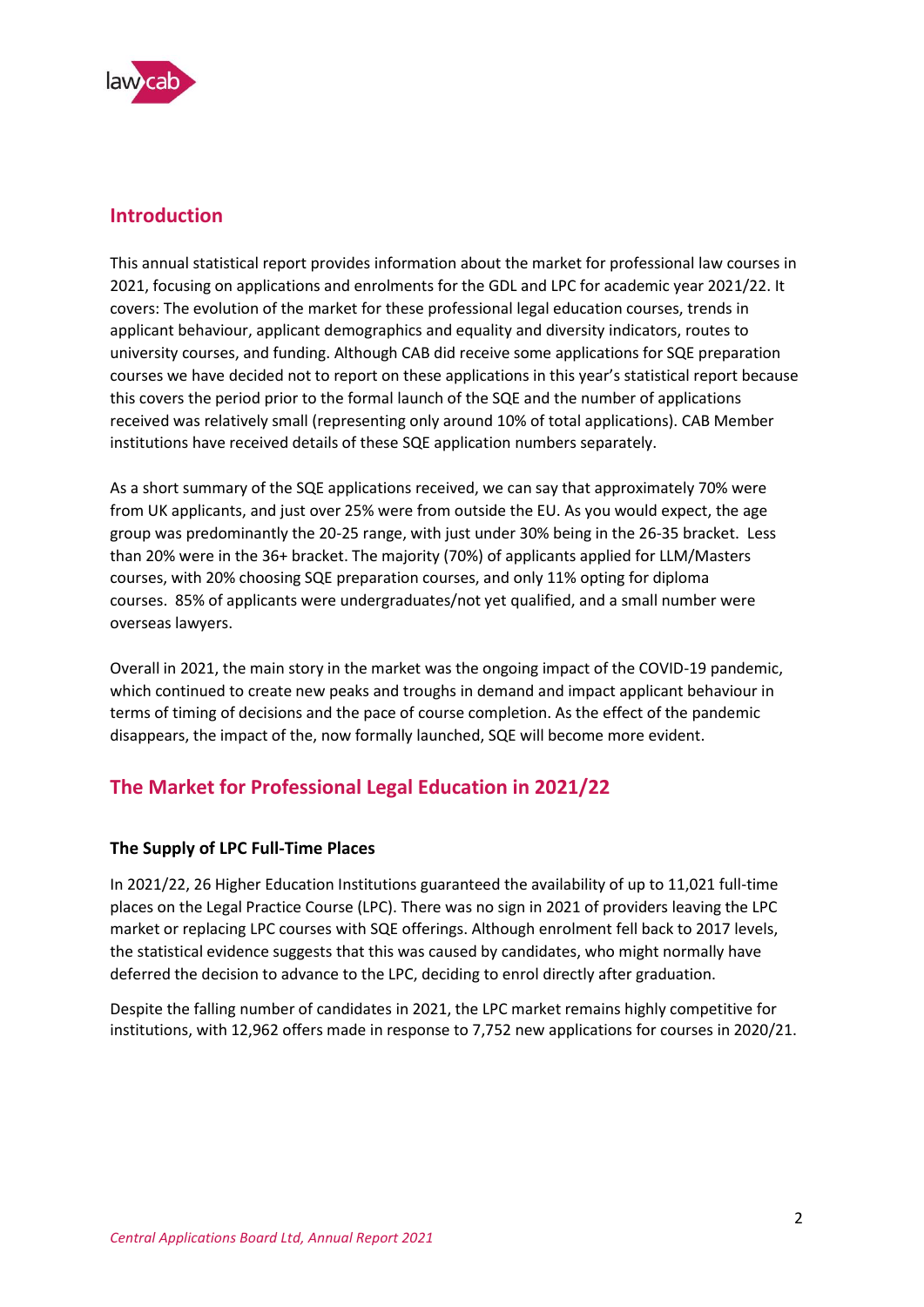

| Year                    | 2017/18 | 2018/19 | 2019/20 | 2020/21 | 2021/22 |
|-------------------------|---------|---------|---------|---------|---------|
| <b>Places available</b> | 10,901  | 10,901  | 11,021  | 11,021  | 11,021  |
| Offers made             | 13,780  | 14,967  | 15,614  | 14,608  | 12,962  |
| Rejections              | 727     | 1,009   | 2,248   | 1,922   | 1,479   |
| <b>Enrolment</b>        | 6,400   | 6,545   | 6,896   | 7,338   | 6,415   |
| <b>Unfilled places</b>  | 4,501   | 4,438   | 4,115   | 3,524   | 4,447   |
| Av. Utilisation rate    | 59%     | 60%     | 63%     | 67%     | 58%     |
| Rejection/Offers        | 5.3%    | 6.7%    | 14.4%   | 13.2%   | 11.4%   |

#### **Table 1: The Evolution of the Supply of LPC Places, 2017-2022**

#### **The Supply of GDL Full-Time Places**

For academic year 2021/22, 26 member institutions made 5,574 full-time places available on the Graduate Diploma in Law course (GDL). This was a continuation of the downward trend in GDL places offered since the peak in 2009/10. Despite the fact that, from 1 September 2021, the GDL as no longer a formal step for non-law graduates in solicitor qualification, demand for conversion courses is likely to continue both for SQE candidates who have undertaken no previous formal law studies and for candidates for barrister qualification.

#### **Table 2: The Evolution of the Supply of GDL Full-Time Places, 2017-22**

| Year                   | 2017/18 | 2018/19 | 2019/20 | 2020/21 | 2021/22 |
|------------------------|---------|---------|---------|---------|---------|
| Places available       | 5,769   | 5,632   | 5,624   | 5,614   | 5,574   |
| Offers made            | 9,202   | 8,810   | 8,944   | 10,864  | 10,002  |
| Rejections             | 1,197   | 1,550   | 1,822   | 1,697   | 1,258   |
| <b>Enrolment</b>       | 3,066   | 2,984   | 3,209   | 3,884   | 3,607   |
| <b>Unfilled places</b> | 2,703   | 2,648   | 2,386   | 1,856   | 1,924   |
| Av.Utilisation rate    | 53%     | 53%     | 57%     | 69%     | 65%     |
| Rejection/Offers       | 13.0%   | 17.6%   | 20.4%   | 15.6%   | 12.6%   |

#### **The Demand for GDL and LPC Full-Time Places**

Figures 1 and 2 show how the take-up of LPC and GDL courses has evolved over the past 17 years. The strong growth in enrolments in 2021 and subsequent fall off in 2022, appear to be predominantly COVID-19 related. There was little evidence amongst candidates in 2021 that the SQE was yet playing a significant part in decisions about courses. This will of course start to change for the 2022/23 entry as the SQE has since gone live.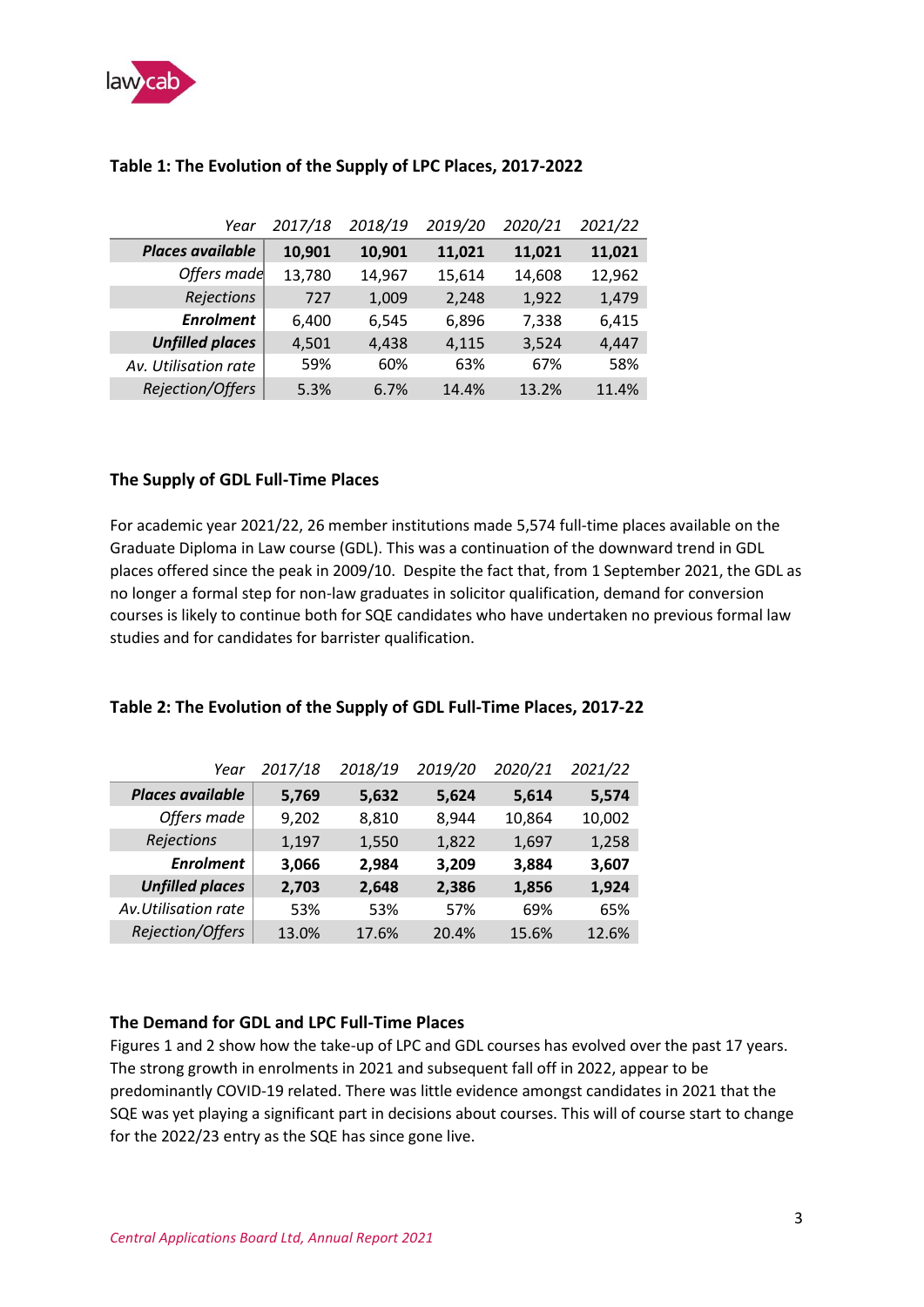



#### **Figure 1: GDL Enrolments, 2005-22 Figure 2: LPC Enrolments, 2005-22**

Tables 3 and 4 show the evolution of demand for LPC and GDL courses in more detail. Although applications for both types of courses were down significantly on 2020/21, demand for both courses did not deviate far from longer term trends. The statistical evidence available reinforces anecdotal reports of students in 2021 choosing to pause between courses to a greater extent than

| Table 3: The Evolution of the Demand for Full-Time LPC Places, 2015-2022 |  |  |  |  |
|--------------------------------------------------------------------------|--|--|--|--|
|--------------------------------------------------------------------------|--|--|--|--|

| Year                                           | 2015/16 | 2016/17 | 2017/18 | 2018/19 | 2019/20 | 2020/21 | 2021/22  |
|------------------------------------------------|---------|---------|---------|---------|---------|---------|----------|
| <b>Enrolment</b>                               | 5,644   | 6,010   | 6,400   | 6,545   | 6,896   | 7,338   | 6,415    |
| <b>New applications</b>                        | 7,180   | 7,399   | 7,774   | 7,993   | 8,314   | 8,728   | 7,752    |
| Deferrals from<br>previous year                | 551     | 581     | 631     | 583     | 607     | 582     | 517      |
| <b>Total applications</b><br>(incl. deferrals) | 7,731   | 7,980   | 8,405   | 8.576   | 8,921   | 9.310   | 8,269    |
| Enrolments as % of<br>applications             | 73%     | 75%     | 76%     | 76%     | 77%     | 79%     | 78%      |
| Annual change in<br>total applications         | 4.4%    | 3.2%    | 5.3%    | 2.0%    | 4.0%    | 4.4%    | $-11.2%$ |
| Annual change in<br>enrolment                  | 3.4%    | 6.5%    | 6.5%    | 2.3%    | 5.3%    | 6.4%    | $-12.6%$ |

in the first year of the pandemic and taking longer to complete courses, where this was possible.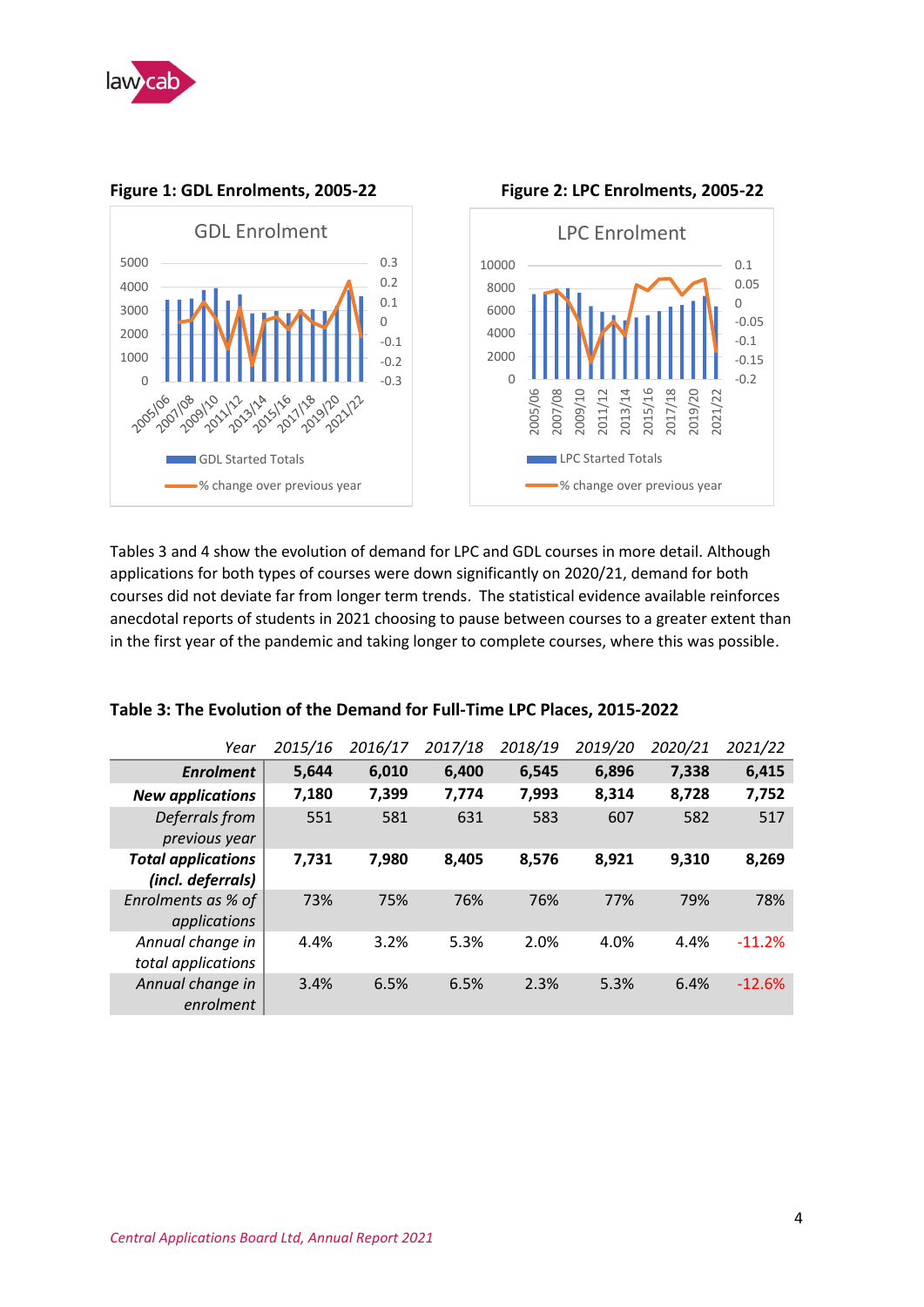

| Year                                           | 2015/16 | 2016/17 | 2017/18 | 2018/19 | 2019/20 | 2020/21 | 2021/22 |
|------------------------------------------------|---------|---------|---------|---------|---------|---------|---------|
| <b>Enrolment</b>                               | 2,897   | 3,063   | 3,066   | 2,984   | 3,209   | 3,884   | 3,607   |
| <b>New applications</b>                        | 4,878   | 4,928   | 4,804   | 4,562   | 4,746   | 5,816   | 5,295   |
| Deferrals from<br>previous year                | 273     | 380     | 410     | 436     | 410     | 441     | 585     |
| <b>Total applications</b><br>(incl. deferrals) | 5,151   | 5,308   | 5,214   | 4,998   | 5,156   | 6,257   | 5880    |
| Enrolments as % of<br>applications             | 56%     | 58%     | 59%     | 60%     | 62%     | 62%     | 61%     |
| Annual change in<br>total applications         | 8.6%    | 3.0%    | $-1.8%$ | $-4.1%$ | 4.0%    | 21.4%   | $-6.0%$ |
| Annual change in<br>enrolment                  | $-3.4%$ | 5.7%    | 0.1%    | $-2.7%$ | 7.5%    | 21.0%   | $-7.1%$ |

#### **Table 4: The Evolution of the Demand for Full-Time GDL Places, 2015-22**

## <span id="page-5-0"></span>**Trends in Applicant Behaviour**

The LawCAB application statistics suggest some interesting trends in behaviour of aspiring entrants to the legal profession.

#### **(a) The Timing of applications**

The timing of applications for both the GDL and LPC has maintained a very consistent pattern over the past few years and this pattern was maintained despite COVID-19.

Figure 3 shows the distribution of applications (based on application fees paid) from academic year 2019-20 through academic year 2021-22. This illustrates that although there is a pause in applications around exam time in May and a very busy period between June and August, there are candidates looking for courses all year round. At the moment overseas candidates tend to be among the earlier applicants, usually in cases where they need to secure visas.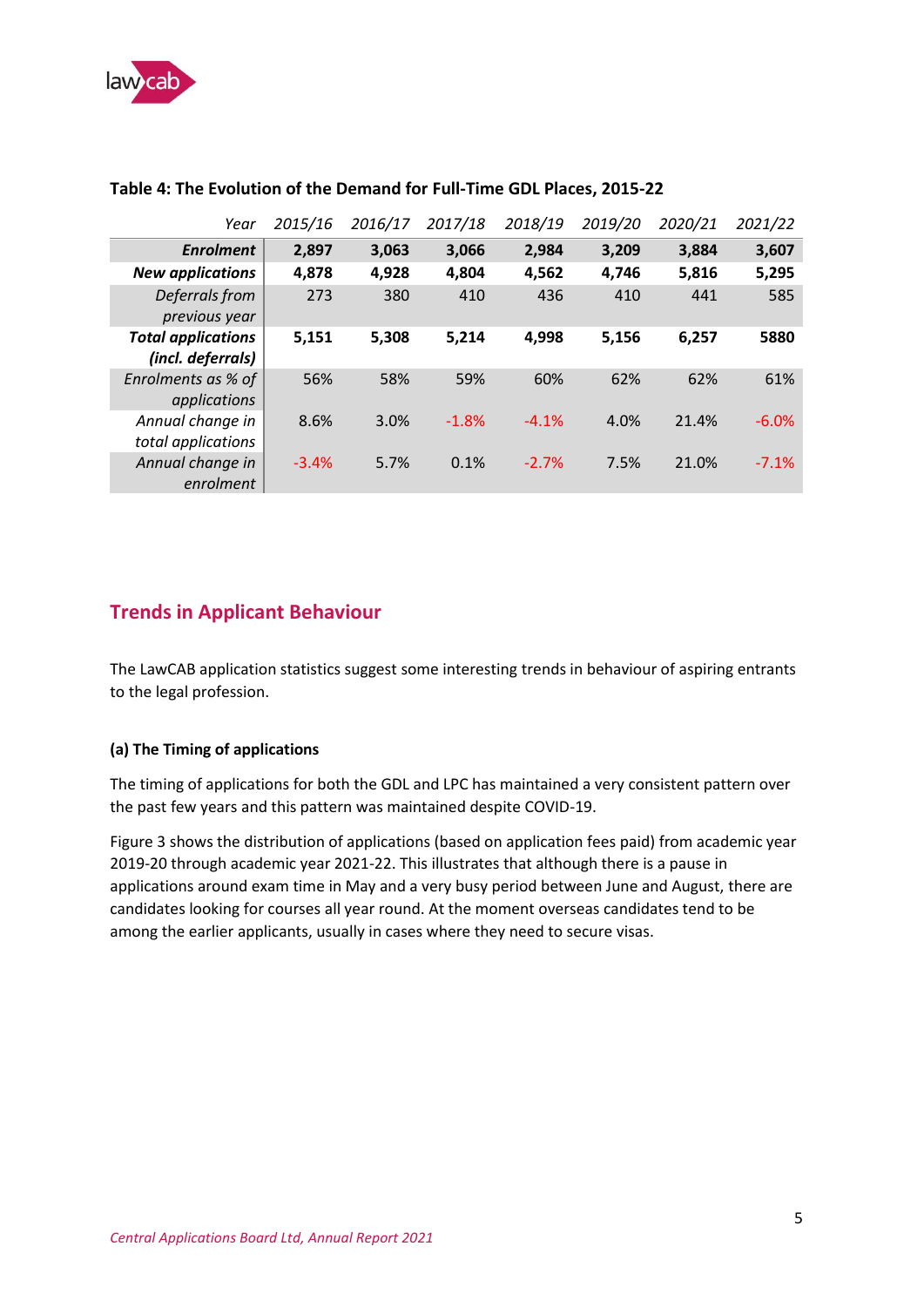



#### **Figure 3: The Timing of Applications, 2019-22**

*Source: LawCAB/Stripe*

#### **(b) Decision time**

Although many candidates come to the LawCAB website already knowing which institution they plan to apply to, others are uncertain as to which courses they are eligible for or where they might study. The time taken by candidates between the first creation of their LawCAB application forms and eventual payment and submission of an application, is shown in figure 4. Figure 4 illustrates how nearly 40% of applicants for courses posted on LawCAB took longer than one month from registering on CAB to submitting an application. There were also a significant number of applicants in 2021 who began applications for both GDL/LPC and SQE preparation courses before (in most cases) deciding to opt for the traditional route to qualification.



#### **Figure 4: Time Taken by Candidates to Complete Applications, 2020-21**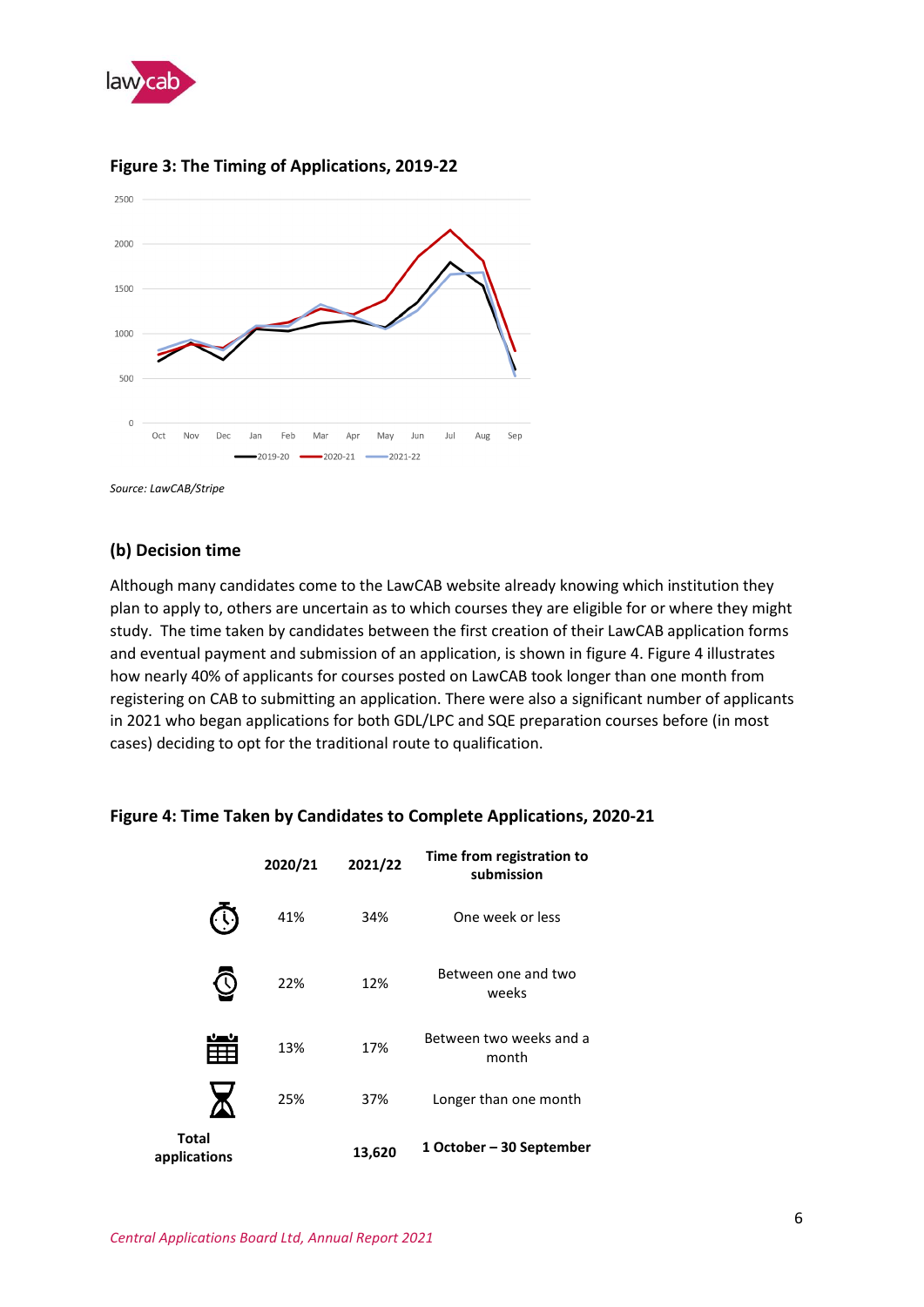

Application data also tells us that candidates are most likely to apply on Mondays, with Saturday being the least popular day for completing and submitting an application. This pattern becomes less pronounced towards the end of the application cycle, but is still evident. It has also remained constant over the last few years

There is also a fairly consistent pattern across the year in relation to the time of day when applicants finally press "send" on their applications, with a definite bias towards the afternoon and evening, as shown by the typical example in figure 5 based on the busiest day for applications in 2021.

#### **Figure 5: Illustrative figure of typical pattern of application timings**



*Source: LawCAB/Stripe* 

# <span id="page-7-0"></span>**Who are Professional Law Course Students? : Applicant Demographics and Equality and Diversity Indicators**

Last year's report reflected on some attitudinal issues that had appeared in 2020/21 application data. Some of these have survived into 2021/22 whilst others have faded.

- In 2020, there was a dramatic change in willingness of candidates to make ethnicity declarations, which might have been related to the Black Lives Matter movement. The historic trend of around 3-5% of LawCAB applicants who declined to state their ethnic identity on their application forms, shifted dramatically in 2020, when 59% of candidates opted out of giving this information. There has been an equally sharp reversal in 2021 (as shown in tables 11 and 13, with now only 19% (LPC) and 14% (GDL) opting out of giving this information. (For 2021, we included some additional text in the application form explaining why we were collecting this data, which may have reassured applicants that it was not to be used to influence decisions.)
- The growth, albeit small, of candidates choosing to use a non-binary gender identity categorization continues, as shown in tables 5 and 6.
- The social impact of the pandemic and greater openness about mental health continues to be evidenced in the number of candidates identifying mental health issues as a factor to be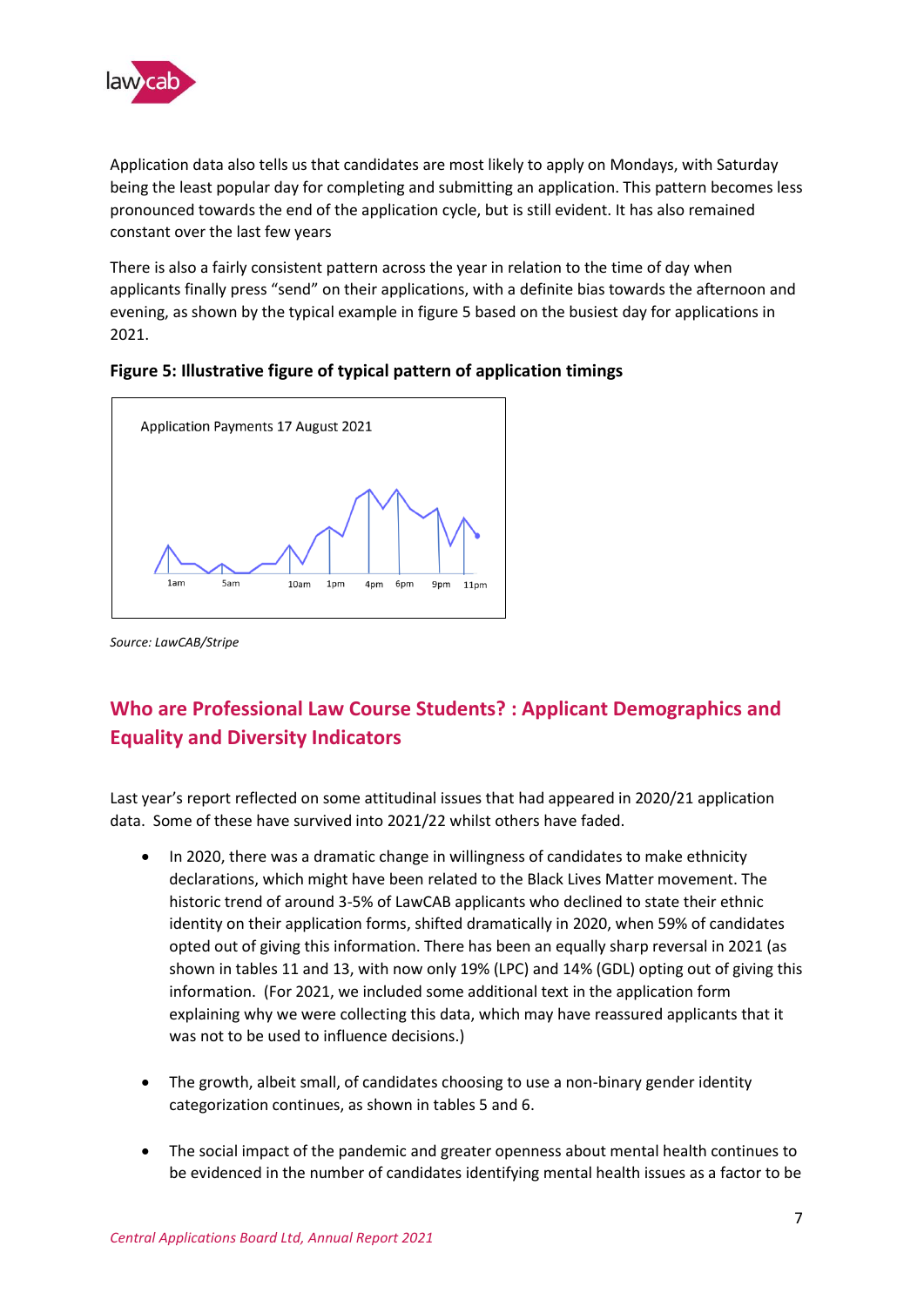

taken into account in their application, as shown in table 15. Mental health has now overtaken dyslexia as the most frequently cited disability for LPC applicants.

#### **Gender Identity**

Female candidates continued to dominate applications for both the GDL and LPC in 2021/22 and represented over 60% of GDL enrolments and 66% of LPC enrolments.

|                       | Year    | Male   | <b>Female</b> | <b>Other</b> |
|-----------------------|---------|--------|---------------|--------------|
| as % total applicants | 2018-19 | 42.10% | 57.90%        | $0.00\%$     |
|                       | 2019-20 | 41.60% | 58.40%        | 0.00%        |
|                       | 2020-21 | 39.50% | 60.40%        | 0.10%        |
|                       | 2021-22 | 39.94% | 59.79%        | 0.26%        |
|                       |         |        |               |              |
| as % total enrolments | 2018-19 | 41%    | 59%           | 0%           |
|                       | 2019-20 | 41%    | 59%           | 0%           |
|                       | 2020-21 | 37%    | 62%           | 0.1%         |
|                       | 2021-22 | 38%    | 61%           | 0.3%         |
|                       |         |        |               |              |

#### **Table 5: Full-Time GDL Applicants by Gender Identity, 2018-21**

#### **Table 6: Full-Time LPC Applicants by Gender Identity, 2018-22**

|                       | Year    | Male | <b>Female</b> | <b>Other</b> |
|-----------------------|---------|------|---------------|--------------|
| as % total applicants | 2018-19 | 36%  | 64%           | 0%           |
|                       | 2019-20 | 35%  | 65%           | 0%           |
|                       | 2020-21 | 35%  | 65%           | 0.02%        |
|                       | 2021-22 | 34%  | 66%           | 0.04%        |
|                       |         |      |               |              |
| as % total enrolments | 2018-19 | 36%  | 64%           | $0.00\%$     |
|                       | 2019-20 | 36%  | 65%           | $0.00\%$     |
|                       | 2020-21 | 34%  | 65%           | 0.03%        |
|                       | 2021-22 | 33%  | 66%           | 0.05%        |

#### **Age**

The demand for GDL places from younger candidates remained strong in 2021. The story that table 7 appears to tell is one in which younger candidates continued to choose law as an option after a first degree in another subject, whilst older career changers were more cautious than in the past. The fact that 90% of applicants coming from a non-law degree background were under 35 in 2021 is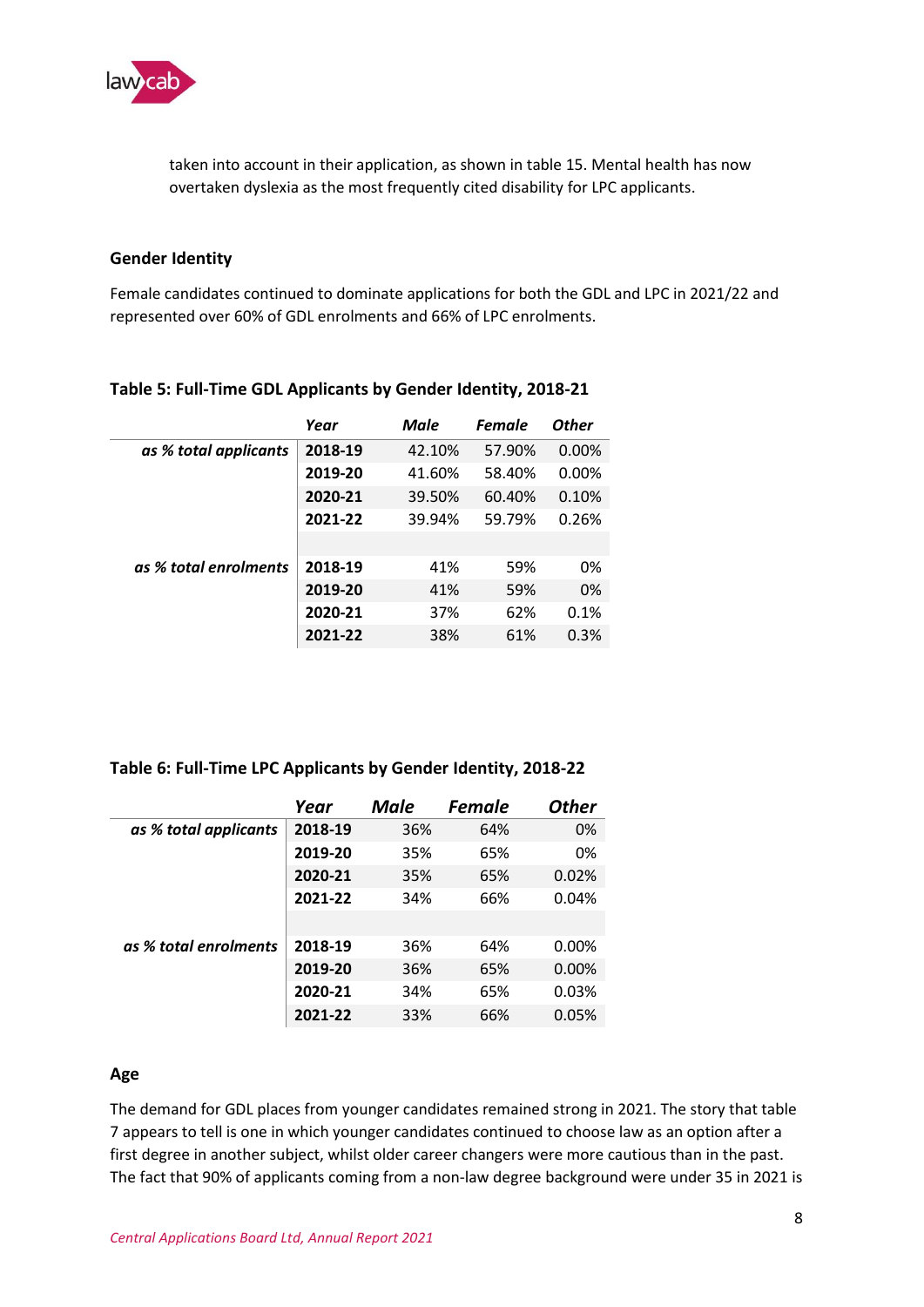

striking. It will be interesting to monitor whether the SQE has an impact on the age range of candidates for qualification, but the underlying effect of COVID on these last two years of official GDL qualification courses should not be forgotten.

|              | 2019/20             |         | 2020/21             |         | 2021/22             |         |  |
|--------------|---------------------|---------|---------------------|---------|---------------------|---------|--|
| Age          | <b>Applications</b> | % Total | <b>Applications</b> | % Total | <b>Applications</b> | % Total |  |
| $16 - 25$    | 2,725               | 57.40%  | 3,822               | 65.90%  | 3,508               | 66.43%  |  |
| $26 - 35$    | 1,444               | 30.40%  | 1,363               | 23.50%  | 1,276               | 24.16%  |  |
| 36-45        | 399                 | 8.40%   | 417                 | 7.20%   | 328                 | 6.21%   |  |
| $45+$        | 178                 | 3.80%   | 199                 | 3.40%   | 169                 | 3.20%   |  |
| <b>TOTAL</b> | 4,746               | 100.00% | 5,801               | 100.00% | 5,281               | 100.00% |  |

#### **Table 7: Full-Time GDL Applicants by Age Range**

#### **Table 8: Full-Time GDL Enrolments by Age Range**

|              | 2019/20           |         | 2020/21           |         | 2021/22           |         |  |
|--------------|-------------------|---------|-------------------|---------|-------------------|---------|--|
| Age          | <b>Enrolments</b> | % Total | <b>Enrolments</b> | % Total | <b>Enrolments</b> | % Total |  |
| $16 - 25$    | 1.999             | 65.80%  | 2,818             | 75.03%  | 2,536             | 74.09%  |  |
| 26-35        | 784               | 25.80%  | 673               | 17.92%  | 686               | 20.04%  |  |
| 36-45        | 180               | 5.90%   | 167               | 4.45%   | 133               | 3.89%   |  |
| $45+$        | 76                | 2.50%   | 98                | 2.61%   | 68                | 1.99%   |  |
| <b>TOTAL</b> | 3,039             | 100.00% | 3,756             | 100.00% | 3,423             | 100.00% |  |

(N.B. Enrolment totals do not match those shown in tables 5 and 7 because of the impact of deferrals)

#### **Table 9: Full-Time LPC applicants by Age Range**

|              | 2019/20             |         | 2020/21             |         | 2021/22             |         |  |
|--------------|---------------------|---------|---------------------|---------|---------------------|---------|--|
| Age          | <b>Applications</b> | % Total | <b>Applications</b> | % Total | <b>Applications</b> | % Total |  |
| $16 - 25$    | 5,835               | 70%     | 6,925               | 79%     | 6,283               | 81%     |  |
| $26 - 35$    | 1,944               | 23%     | 1,346               | 15%     | 1,109               | 14%     |  |
| 36-45        | 314                 | 4%      | 281                 | 3%      | 195                 | 3%      |  |
| $45 +$       | 221                 | 3%      | 170                 | 2%      | 151                 | 2%      |  |
| <b>TOTAL</b> | 8.314               | 100%    | 8,722               | 100%    | 7,738               | 100%    |  |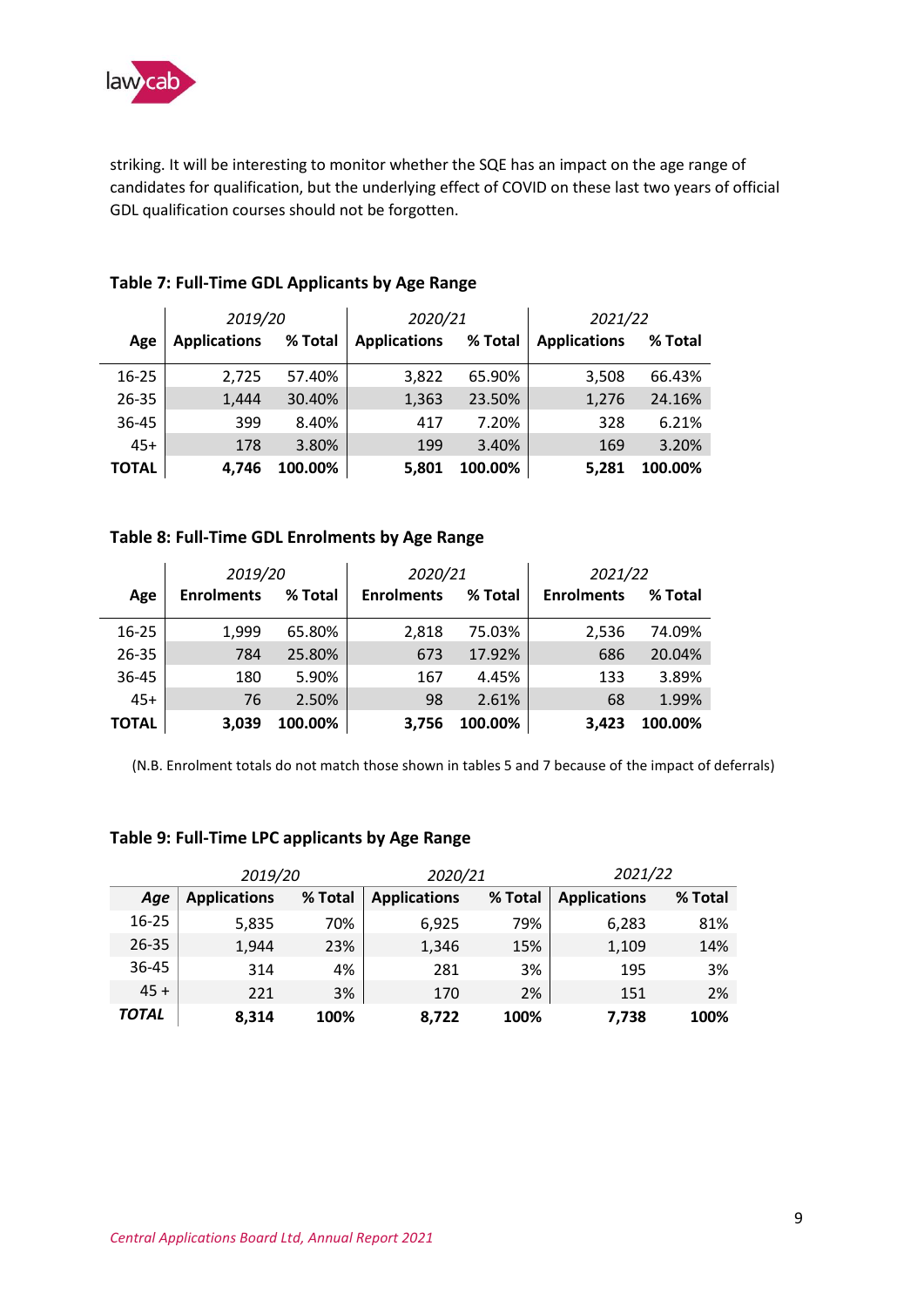

|              | 2019/20           |         | 2020/21           |         | 2021/22           |         |  |
|--------------|-------------------|---------|-------------------|---------|-------------------|---------|--|
| Age          | <b>Enrolments</b> | % Total | <b>Enrolments</b> | % Total | <b>Enrolments</b> | % Total |  |
| $16 - 25$    | 4,684             | 73%     | 5,768             | 82%     | 5,153             | 83%     |  |
| 26-35        | 1,468             | 23%     | 1,011             | 14%     | 828               | 13%     |  |
| 36-45        | 186               | 3%      | 156               | 2%      | 116               | 2%      |  |
| $45 +$       | 112               | 1%      | 99                | 2%      | 88                | 2%      |  |
| <b>TOTAL</b> | 6,450             | 100.00% | 7.034             | 100.00% | 6,185             | 100%    |  |

#### **Table 10: Full-Time LPC Enrolments by Age Range**

(N.B. Enrolment totals do not match those shown previously due to deferrals)

Tables 9 and 10 show that under-35s accounted for around 95% of applications and 96% of LPC enrolments in 2021/22. For both the GDL and LPC, the probability of applicants eventually enrolling course was significantly lower for the over-35 age group (GDL=40%;LPC=59%) compared to the under-25s (GDL=66%; LPC=81%). This no doubt has much to do with funding and the possibility, as an older applicant, of obtaining the necessary training contract to qualify as a solicitor. It will be interesting to monitor the evolution of these indicators following the introduction of the SQE.

#### **Ethnicity**

The makeup of all GDL and LPC applicants and enrolments by ethnicity for academic year 2021/22 is shown in tables 11 to 14.

Tables 11 and 12 show the ethnic breakdown of all applicants and UK applicants for the LPC in 2021 compared to 2020 and 2019. These figures are designed to provide easy comparison with HESA data but more detailed LawCAB data shows that UK Asian-Bangladeshi candidates at all levels and UK Black-African candidates are most underrepresented in LPC enrolments.

|              | % of<br><b>Total</b><br>2019 | % of UK<br>applicants<br>2019 | % of Total<br>2020 | % of UK<br>applicants<br>2020 | % of Total<br>2021 | % of UK<br>applicants<br>2021 |
|--------------|------------------------------|-------------------------------|--------------------|-------------------------------|--------------------|-------------------------------|
| White        | 54%                          | 62%                           | 20%                | 23%                           | 43%                | 50%                           |
| Black        | 12%                          | 8%                            | 5%                 | 3%                            | 8%                 | 6%                            |
| Asian        | 23%                          | 21%                           | 12%                | 11%                           | 21%                | 18%                           |
| Mixed        | 5%                           | 5%                            | 2%                 | 2%                            | 5%                 | 5%                            |
| Other        | 4%                           | 3%                            | 1%                 | 1%                            | 4%                 | 3%                            |
| Unstated     | 2%                           | 2%                            | 60%                | 59%                           | 19%                | 19%                           |
| <b>TOTAL</b> | 100%                         | 100%                          | 100%               | 100%                          | 100%               | 100%                          |

#### **Table 11: Full-Time LPC Applicants by Ethnicity, 2019-21**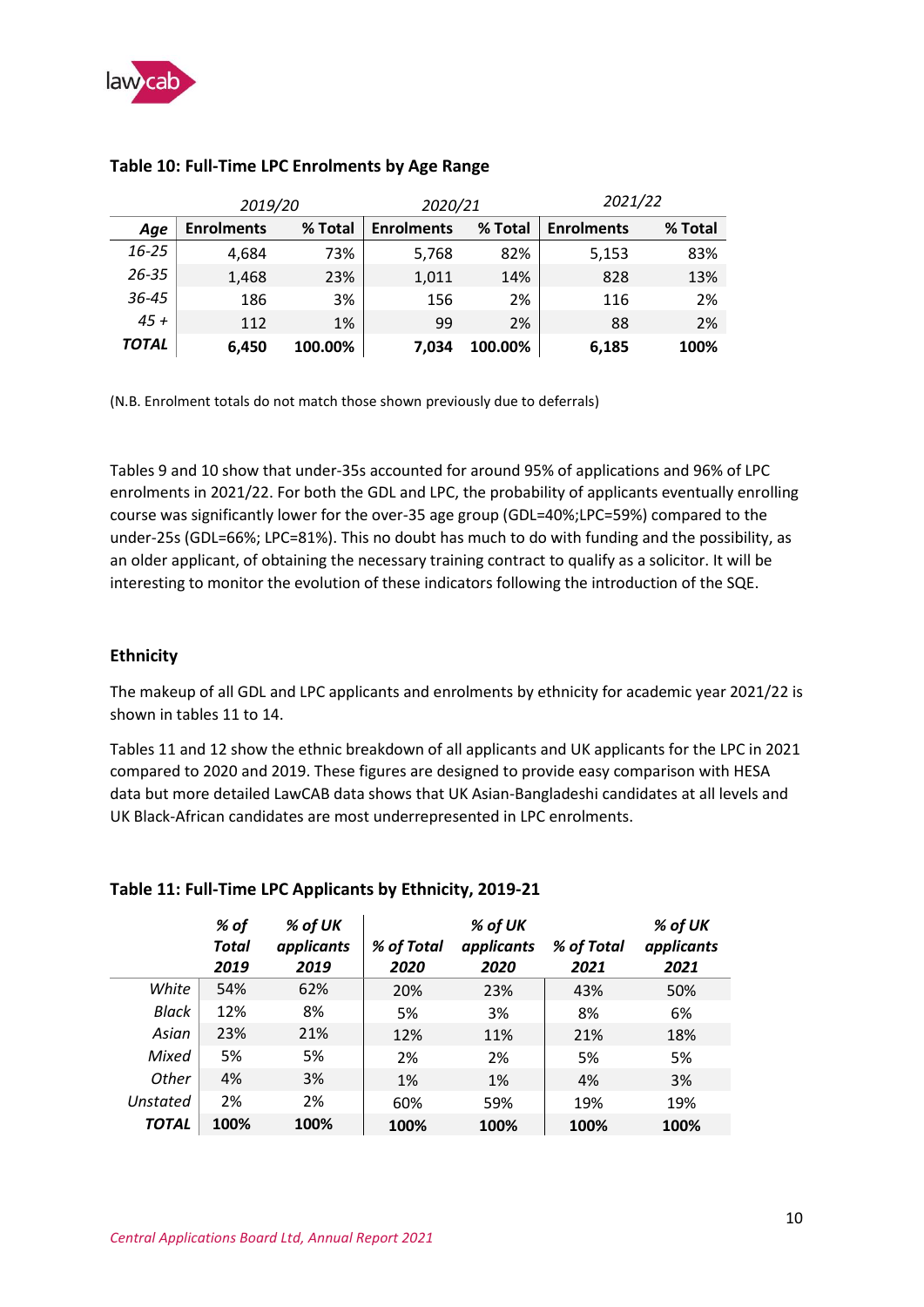

|          | % of  | % of UK<br>% of<br>% of UK |       | % of       | % of UK |            |
|----------|-------|----------------------------|-------|------------|---------|------------|
|          | Total | applicants                 | Total | applicants | Total   | applicants |
|          | 2019  | 2019                       | 2020  | 2020       | 2021    | 2021       |
| White    | 58%   | 64%                        | 21%   | 23%        | 45%     | 50%        |
| Black    | 10%   | 8%                         | 4%    | 3%         | 8%      | 6%         |
| Asian    | 22%   | 20%                        | 11%   | 11%        | 19%     | 17%        |
| Mixed    | 5%    | 5%                         | 2%    | 2%         | 5%      | 5%         |
| Other    | 4%    | 2%                         | 2%    | 1%         | 3%      | 2%         |
| Unstated | 1%    | 1%                         | 60%   | 60%        | 20%     | 20%        |
| TOTAL    | 100%  | 100%                       | 100%  | 100%       | 100%    | 100.12%    |

#### **Table 12: Full-Time LPC Enrolments by Ethnicity, 2019 – 2021**

Tables 13 and 14, below, show the picture by ethnicity for applications and enrolments tor the GDL, comparing UK nationality applicants against all applicants.

|              | % of         | % of UK    | % of         | % of UK    |            | % of UK    |
|--------------|--------------|------------|--------------|------------|------------|------------|
|              | <b>Total</b> | applicants | <b>Total</b> | applicants | % of Total | applicants |
|              | 2019         | 2019       | 2020         | 2020       | 2021       | 2021       |
| White        | 56%          | 70%        | 30%          | 39%        | 50%        | 63%        |
| Black        | 10%          | 6%         | 4%           | 2%         | 10%        | 5%         |
| Asian        | 21%          | 12%        | 9%           | 5%         | 20%        | 10%        |
| Mixed        | 6%           | 6%         | 3%           | 3%         | 5%         | 6%         |
| Other        | 3%           | 3%         | 2%           | 1%         | 3%         | 2%         |
| Unknown      | 4%           | 3%         | 52%          | 50%        | 14%        | 14%        |
| <b>TOTAL</b> | 100%         | 100%       | 100%         | 100.00%    | 100%       | 100%       |

#### **Table 13: GDL Applicants for Full-Time Study by Ethnicity, 2019-21**

#### **Table 14: GDL Enrolments for Full-Time Study by Ethnicity, 2019-21**

|              | % of         | % of UK    | % of  | % of UK    |            | % of UK    |
|--------------|--------------|------------|-------|------------|------------|------------|
|              | <b>Total</b> | enrolments | Total | applicants | % of Total | applicants |
|              | 2019         | 2019       | 2020  | 2020       | 2021       | 2021       |
| White        | 63%          | 73%        | 36%   | 41%        | 55%        | 65%        |
| <b>Black</b> | 6%           | 5%         | 3%    | 2%         | 7%         | 4%         |
| Asian        | 18%          | 11%        | 7%    | 5%         | 16%        | 10%        |
| Mixed        | 6%           | 6%         | 3%    | 3%         | 6%         | 6%         |
| Other        | 3%           | 2%         | 1%    | 1%         | 2%         | 2%         |
| Unknown      | 4%           | 3%         | 50%   | 48%        | 14%        | 13%        |
| TOTAL        | 100%         | 100%       | 100%  | 100%       | 100%       | 100%       |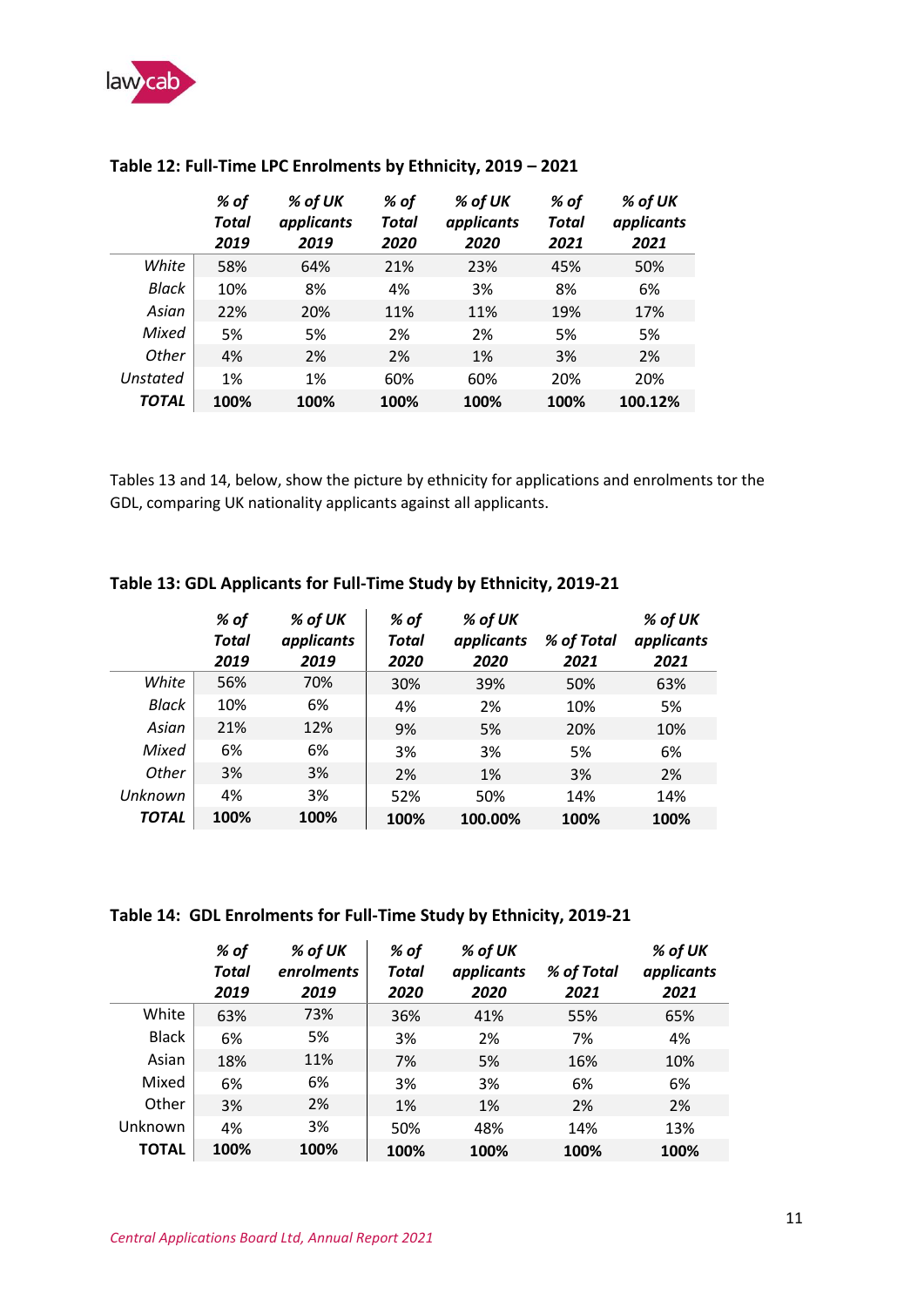

#### **Disability**

Table 15 shows the number of UK nationals enrolling in full-time GDL and LPC courses with certain self-declared disabilities. This shows that dyslexia and mental health issues in 2021 continued to account for the greatest proportion of declared disabilities, representing 53% of disabilities declared by those enrolling in GDL courses and around 60% declaring a disability when enrolling on the LPC.

|                                                                |              | <b>GDL</b>     |              |                | <b>LPC</b>   |      |
|----------------------------------------------------------------|--------------|----------------|--------------|----------------|--------------|------|
| <b>Form of Disability</b>                                      | 2019         | 2020           | 2021         | 2019           | 2020         | 2021 |
| Autism                                                         | 6            | 6              | 11           | 4              | 7            | 11   |
| Blind/partially sighted                                        | $\mathbf{1}$ | $\overline{2}$ | $\mathbf{1}$ | 5              | 14           | 13   |
| Deaf/partial hearing                                           | $\Omega$     | 6              | 5            | $\mathfrak{p}$ | 9            | 9    |
| Dyslexia                                                       | 69           | 118            | 114          | 135            | 172          | 151  |
| <b>Mental Health issues</b>                                    | 6            | 52             | 73           | 19             | 77           | 144  |
| Multiple disabilities                                          | 6            | 17             | 28           | 6              | 17           | 30   |
| Unseen disability                                              | 5            | 32             | 38           | 16             | 52           | 69   |
| Wheelchair user                                                | 4            | 3              | 5            | 9              | 15           | 13   |
| Not listed                                                     | 23           | 45             | 80           | $\Omega$       | 89           | 55   |
| Personal care support                                          | 1            | 0              | 0            | 0              | $\mathbf{1}$ | 1    |
| <b>Total UK nationality</b><br>enrolments citing<br>disability | 121          | 281            | 355          | 196            | 453          | 496  |
| % of Total UK<br>enrolments                                    | 5%           | 7.5%           | 10%          | 4%             | 6%           | 8%   |

#### **Table 15: Full-Time Enrolments of UK nationals by disability, 2019-21**

# <span id="page-12-0"></span>**Routes to Qualification and Funding**

Academic background and access to funding remained important influences on diversity in 2021.

In terms of academic background, the statistics from the LawCAB system allow us to look at the route which candidates choose to take to the LPC and the grade of degree they have been awarded

The proportion of those applying and enrolling into the LPC from different academic routes has remained fairly constant over the past few years, as shown in tables 16 and 17, with around 20%- 25% of applicants and enrolments into the LPC coming via the GDL.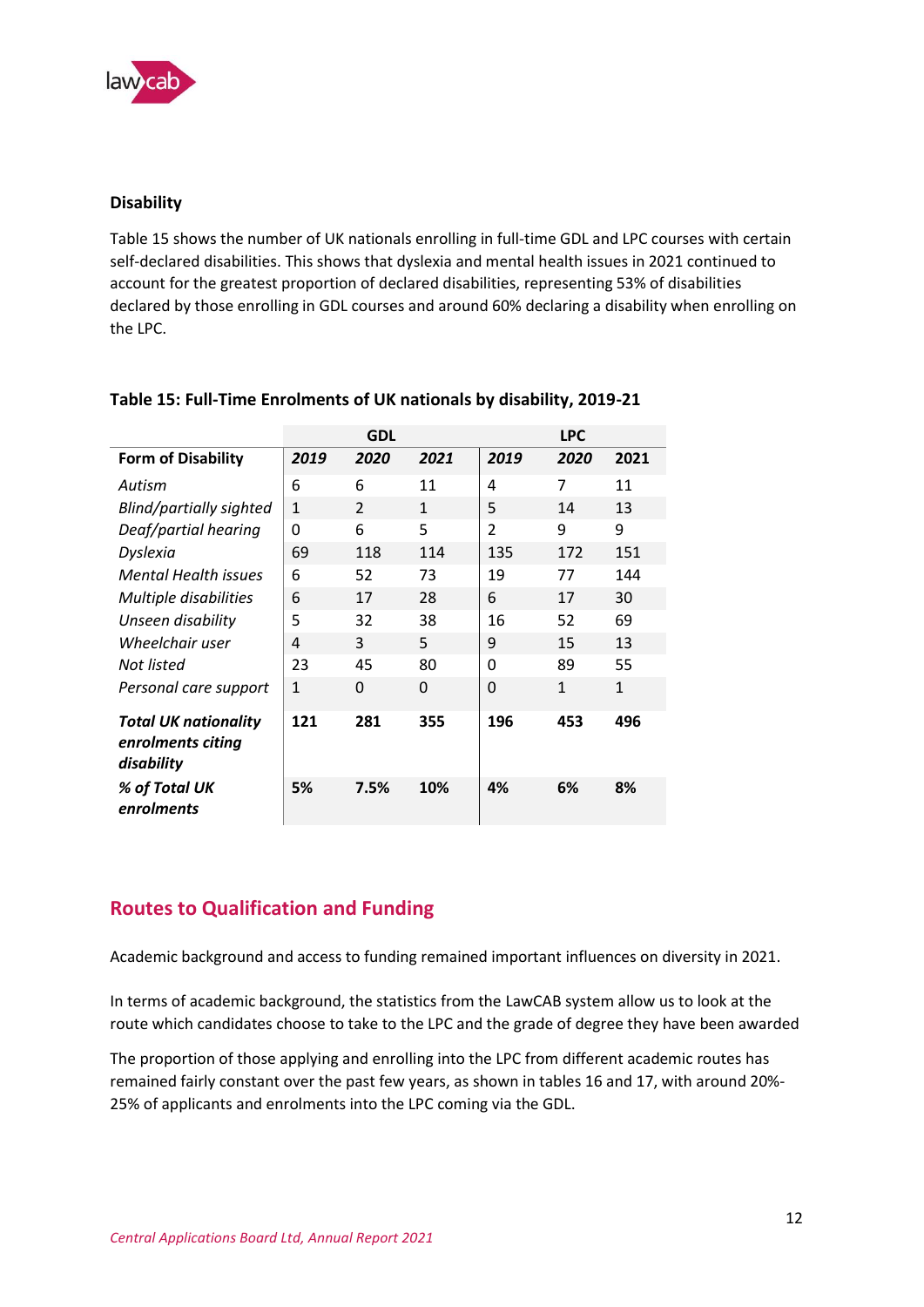

| Route                     | As % Total<br>applications<br>2018/19 | As % Total<br><b>Applications</b><br>2019/20 | As % Total<br><b>Applications</b><br>2020/21 | As % Total<br><b>Applications</b><br>2021/22 |
|---------------------------|---------------------------------------|----------------------------------------------|----------------------------------------------|----------------------------------------------|
| GDL                       | 24%                                   | 23%                                          | 22%                                          | 24%                                          |
| QLD/LLB                   | 76%                                   | 77%                                          | 78%                                          | 75%                                          |
| <b>FILEX</b>              | 0.1%                                  | 0.1%                                         | 0.2%                                         | 0.4%                                         |
| <b>UNKNOWN</b>            | 0.1%                                  | $0.0\%$                                      | $0.0\%$                                      | $0.0\%$                                      |
| <b>TOTAL</b> <sup>1</sup> | 100.2%                                | 100.1%                                       | 100.2%                                       | 99.4%                                        |

#### **Table 16: Route to the LPC, Applications for Full-Time Study 2018 - 21**

As in previous years, the likelihood of candidates enrolling in the LPC if they had come through the GDL was higher than through alternative routes. This is not surprising since applicants coming to the LPC via this route have already made a significant financial commitment to qualification, whilst law graduates may be weighing various career options alongside entry into the legal profession at the time of making their application directly from a QLD.

| <b>Route</b>   | As % Total<br>applications<br>2018/19 | As % Total<br><b>Applications</b><br>2019/20 | As % Total<br><b>Applications</b><br>2020/21 | As % Total<br><b>Applications</b><br>2021/22 |
|----------------|---------------------------------------|----------------------------------------------|----------------------------------------------|----------------------------------------------|
| GDL            | 26%                                   | 25%                                          | 24%                                          | 26%                                          |
| QLD/LLB        | 74%                                   | 75%                                          | 76%                                          | 74%                                          |
| <b>FILEX</b>   | 0.1%                                  | 0.1%                                         | 0.1%                                         | 0.2%                                         |
| <b>UNKNOWN</b> | $0.0\%$                               | 0%                                           | 0%                                           | 0%                                           |
| TOTAL          | 100.1%                                | 100.1%                                       | 100.1%                                       | 100.2%                                       |

#### **Table 17: Route to the LPC, Enrolments for Full-Time Study 2018-2021**

#### **Who Funds Participation in the Courses?**

Tables 18 and 19 illustrate how applicants fund their participation in GDL and LPC courses. The proportion of self-funders for the GDL is, not surprisingly, significantly higher than the proportion for the LPC.

<sup>&</sup>lt;sup>1</sup> Totals do not add up to 100% due to rounding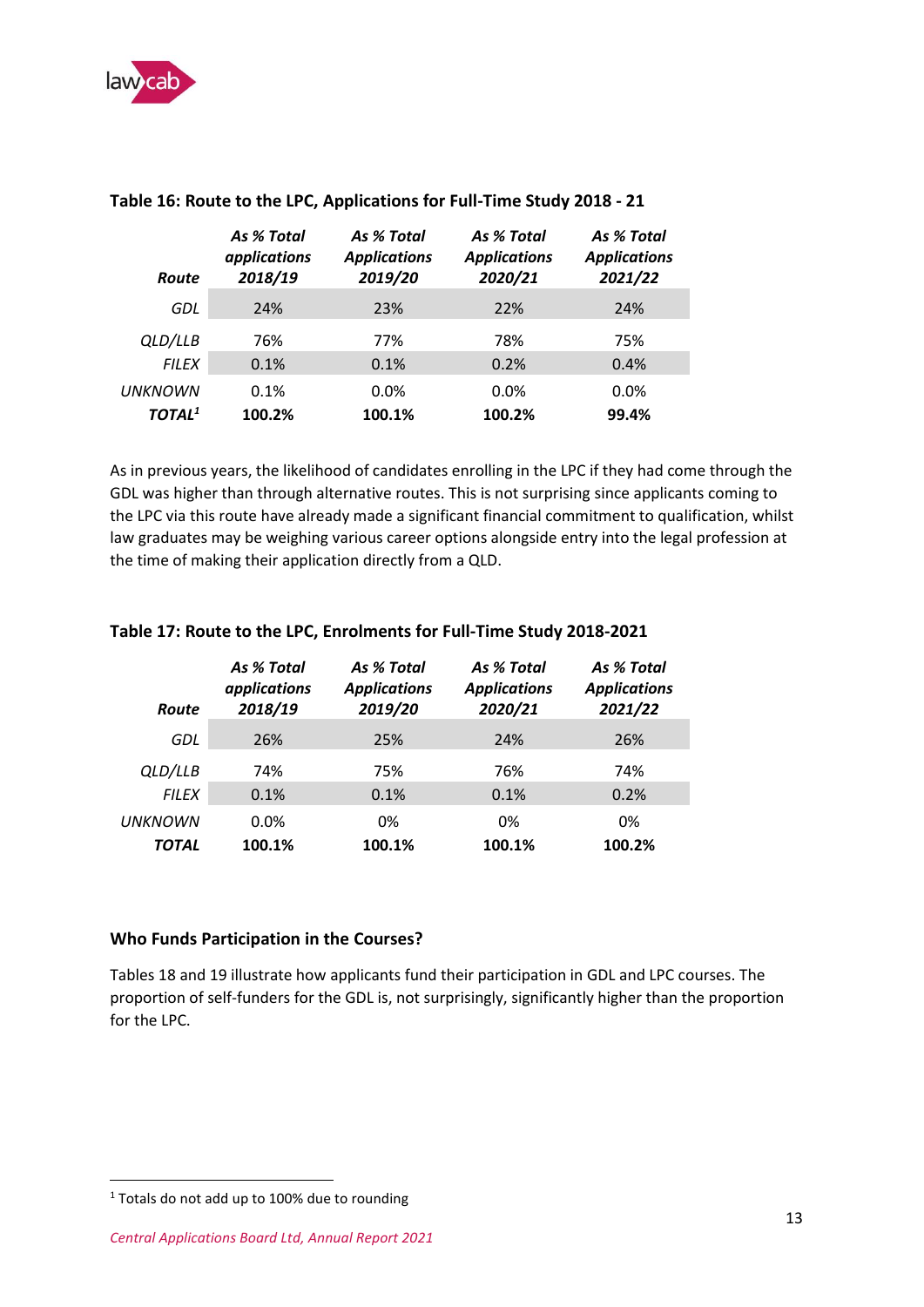

| Course Fee               |         | % of  |         | % of  |         | % of  |         | % of  |
|--------------------------|---------|-------|---------|-------|---------|-------|---------|-------|
| Payer                    | 2018/19 | Total | 2019/20 | Total | 2020/21 | Total | 2021/22 | Total |
| Self-funded <sup>2</sup> | 4,099   | 90%   | 4,257   | 90%   | 5,397   | 93%   | 4.858   | 92%   |
| Employer                 | 453     | 10%   | 489     | 10%   | 410     | 7%    | 437     | 8%    |
| <b>TOTAL</b>             | 4,552   | 100%  | 4,746   | 100%  | 5,807   | 100%  | 5,295   | 100%  |

#### **Table 18: How the GDL is funded, applications for Full-Time Study 2018 -2020**

Table 18 illustrates how rare it is for individuals to obtain funding via employers before applying for a GDL and that such positions have been even rarer during the pandemic.

| <b>Course Fee</b><br>Payer | 2018/19        | % of<br>Total | 2019/20        | % of<br><b>Total</b> | 2020/21        | % of<br><b>Total</b> | 2021/22        | % of<br>Total |
|----------------------------|----------------|---------------|----------------|----------------------|----------------|----------------------|----------------|---------------|
| Self-funded                | 6.047          | 76%           | 6,312          | 76%                  | 6,826          | 78%                  | 5,876          | 76%           |
| Employer<br><b>TOTAL</b>   | 1,936<br>7,983 | 24%<br>100%   | 2,002<br>8,314 | 24%<br>100%          | 1,896<br>8,722 | 22%<br>100%          | 1.876<br>7,752 | 24%<br>100%   |

#### **Table 19: How the LPC is Funded, applications for Full-Time Study 2018-20**

Table 19 shows that the proportion of funded places on the LPC reverted to pre-pandemic levels. The extent to which employers start to shift funding from the LPC to courses that are explicitly designed to prepare candidates for the SQE will be important to monitor from 2022 onwards.

Table 20 shows the breakdown of funded places on the LPC by type of employer. US law firms with offices in London continued in 2021 to be an important source of funding. The significance of obtaining a law degree from a Russell Group university is also evident in table 20 and this may even underplay the importance of degrees from these universities in determining which candidates obtain funding for the LPC, since it does not include GDL graduates who obtained non-law degrees from a Russell Group university.

<sup>&</sup>lt;sup>2</sup> Including funding from parents or guardians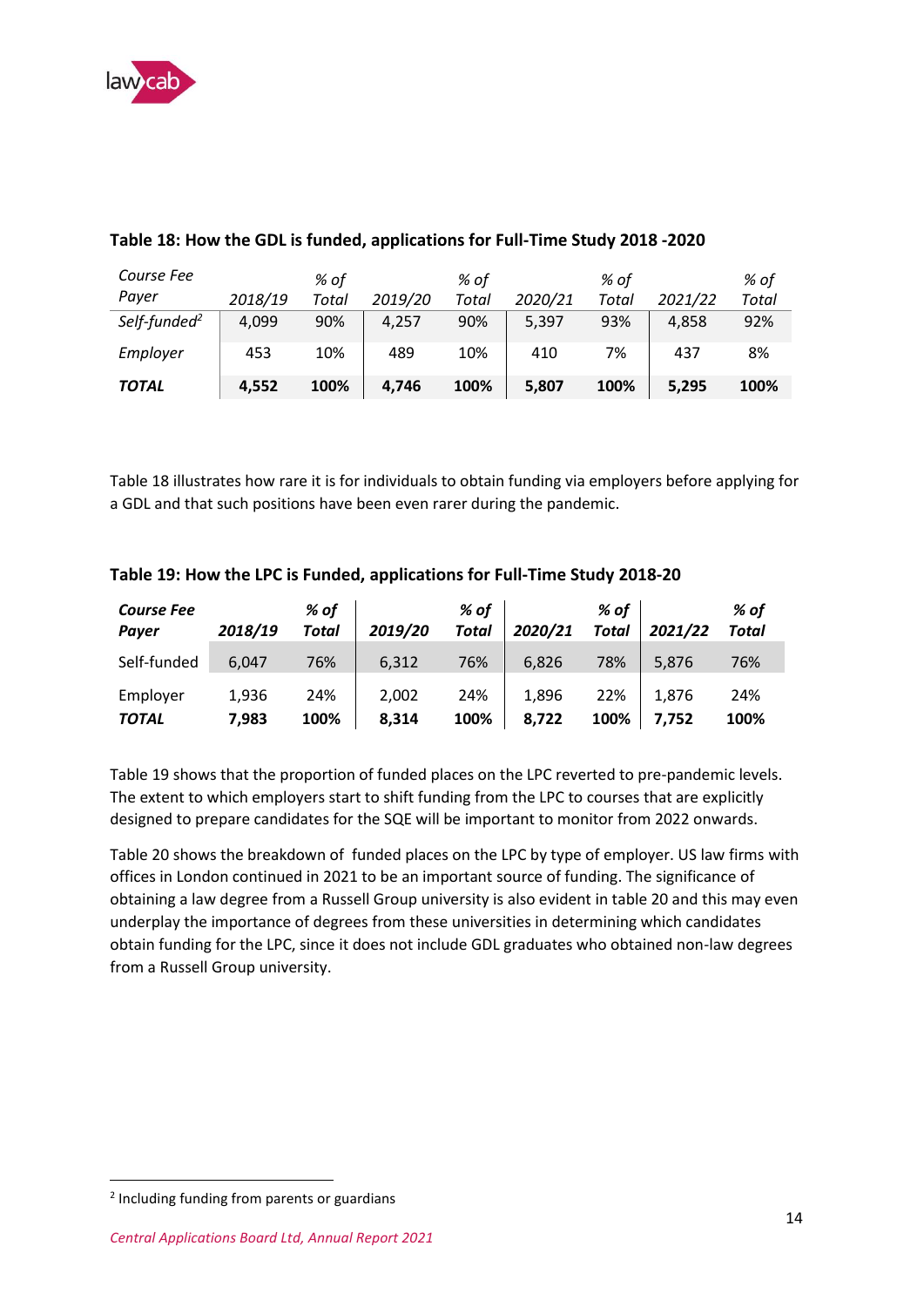

|                                             |            |            |                | Share of<br><b>Russell</b> |
|---------------------------------------------|------------|------------|----------------|----------------------------|
|                                             |            |            |                | Group in                   |
|                                             |            | % of       |                | TCs by                     |
|                                             |            | total      | <b>Russell</b> | firm                       |
| <b>Training Contract Provider/ Employer</b> | <b>ALL</b> | <b>TCs</b> | Group          | type                       |
| Magic Circle                                | 397        | 22%        | 202            | 51%                        |
| Top 50 US Law firms                         | 362        | 20%        | 193            | 53%                        |
| Top 50 UK law firms                         | 774        | 43%        | 374            | 48%                        |
| <b>Others</b>                               | 225        | 12%        | 86             | 38%                        |
| <i>In-house</i>                             | 43         | 2%         | 22             | 51%                        |
| <b>Total</b>                                | 1801       |            | 877            |                            |

#### **Table 20: Source of Funding for the LPC – Training Contract Providers, 2021/22**

## <span id="page-15-0"></span>**International Applicants**

#### **(a) Nationality**

Not surprisingly, the majority of both GDL and LPC candidates are of UK nationality but despite the pandemic and despite Brexit, international applicants continue to account for an important share of applications. In 2021/22, just under 68% of all applications for the GDL and 75% of all applications for the LPC came from UK nationals. However, for both courses, over 80% of applicants for 2021/22 courses were UK domiciled, which suggests that students already studying in the UK are an important source of applications for postgraduate professional law courses.

As figures 6 and 7 show, applications both from the EEA (plus Switzerland)<sup>3</sup> and the wider world were fairly constant as a percentage of overall applications until 2020/21. Since then, the proportion of GDL applications from the EEA and the wider world have reversed. In the last couple of years the number of EU/EEA applicants has fallen by around 13% and the number of enroments by around 10%.

<sup>&</sup>lt;sup>3</sup> EEA (European Economic Area) + Switzerland = EU + Norway, Iceland, Liechtenstein and Switzerland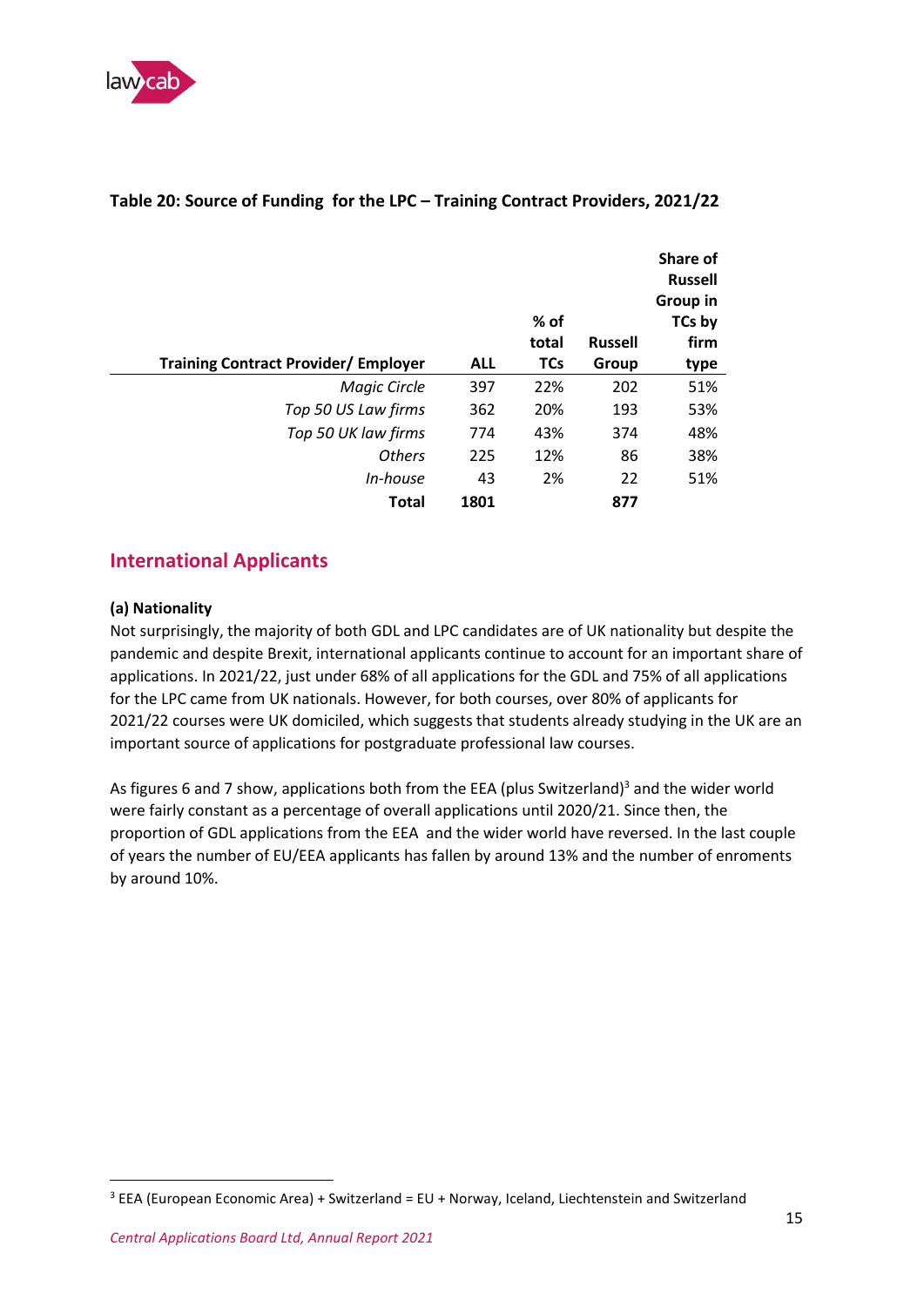



**Figure 6: The Geographic Origin of GDL Applicants 2016-21, (%)**

**Figure 7: The Geographic Origin of LPC Applicants, 2016-21, (%)**



The nationalities applying for both the GDL and LPC remained as varied as ever, despite the pandemic. In 2021, candidates of 128 different nationalities made 1,774 applications, compared to 1,868 candidates in 2020 and 1,621 in 2019. Overall international applications for the LPC were down in 2021, at 1,993 compared to 2,218 in 2020, and 2,168 in 2019.

Tables 23 and 24 show the top 10 EU/EEA and Rest of the World nationalities applying and enrolling in both the GDL and LPC in 2021/22. They show a fairly consistent picture in terms of the nationality of applicants, although it is still possible to trace within these numbers evidence of economic and political upheaval – whether in relation to a weak Naira for Nigeria in 2020, a rise in applications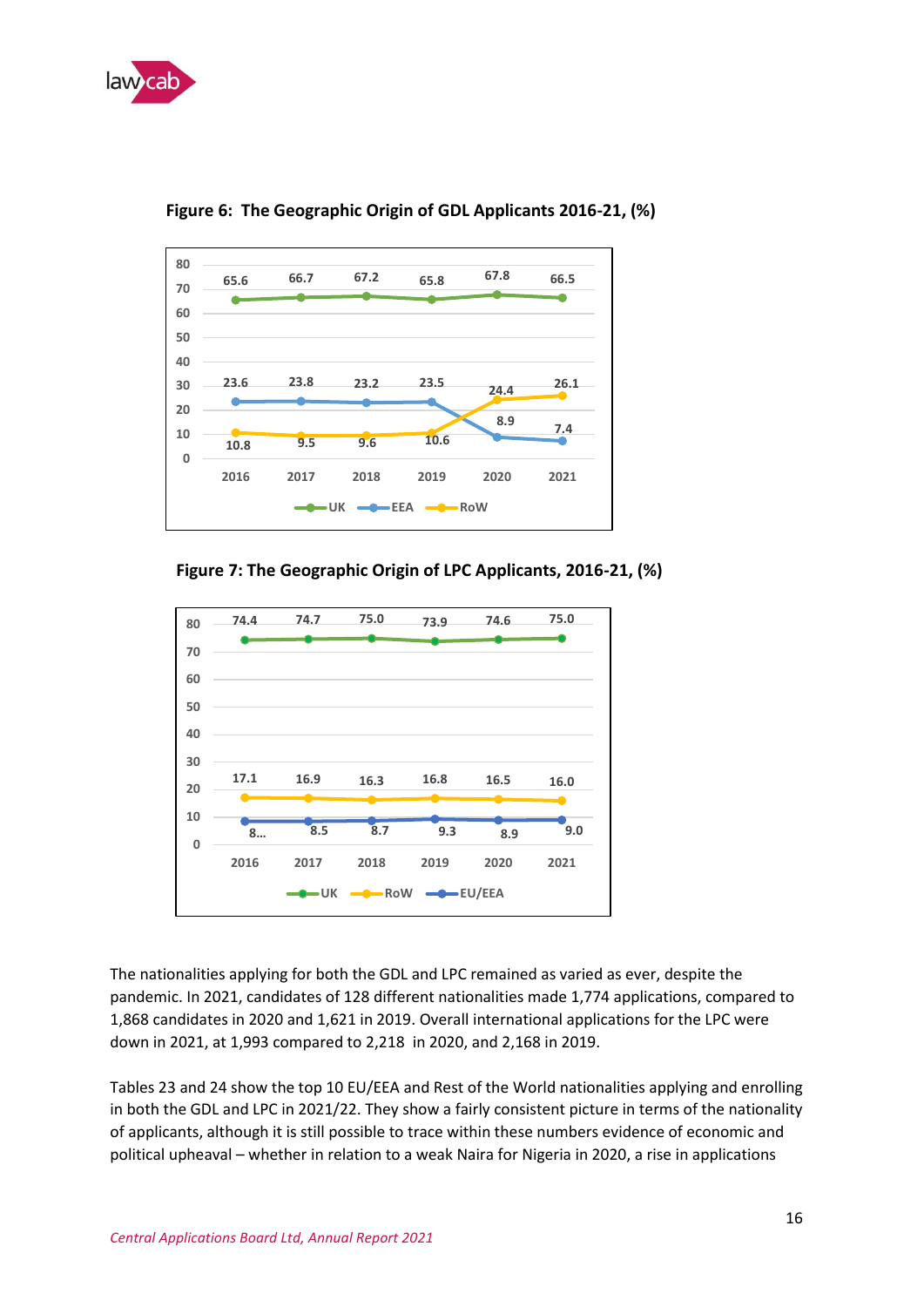

from Hong Kong or the fall off in applications from Trinidad due to a change in recognition arrangements for the LPC.

|                      | <b>Applications</b> |      |      | <b>Enrolments</b> |      |      | Enrolments/<br>applications |      |      |
|----------------------|---------------------|------|------|-------------------|------|------|-----------------------------|------|------|
| <b>Nationality</b>   | 2019                | 2020 | 2021 | 2019              | 2020 | 2021 | 2019                        | 2020 | 2021 |
| Pakistani            | 124                 | 124  | 169  | 45                | 36   | 47   | 36%                         | 29%  | 28%  |
| Ghanaian             | 112                 | 178  | 152  | 25                | 38   | 53   | 22%                         | 21%  | 35%  |
| Indian               | 109                 | 142  | 164  | 45                | 45   | 71   | 41%                         | 32%  | 43%  |
| Chinese              | 99                  | 110  | 84   | 59                | 50   | 45   | 60%                         | 46%  | 54%  |
| <b>US Citizen</b>    | 93                  | 109  | 95   | 42                | 61   | 56   | 45%                         | 56%  | 59%  |
| Hong Kong            | 58                  | 88   | 97   | 43                | 55   | 63   | 74%                         | 63%  | 65%  |
| Canadian             | 53                  | 54   | 44   | 31                | 21   | 20   | 58%                         | 39%  | 45%  |
| Nigerian             | 44                  | 74   | 85   | 13                | 14   | 22   | 30%                         | 19%  | 26%  |
| Bangladeshi          | 40                  | 51   | 53   | 10                | 21   | 17   | 25%                         | 41%  | 32%  |
| South Korean         | N/A                 | 23   | 22   | N/A               | 15   | 14   | N/A                         | 65%  | 64%  |
| Turkish              | 32                  | 43   | 45   | 16                | 20   | 18   | 50%                         | 47%  | 40%  |
| All Rest of<br>World | 1205                | 1417 | 1382 | 528               | 555  | 608  | 44%                         | 39%  | 44%  |

| Table 23: Top 10 Rest of the World Nationalities applying for Full-Time Study for GDL, |  |
|----------------------------------------------------------------------------------------|--|
| 2019-21                                                                                |  |

**Table 24: Top 10 (plus HK) Rest of the World Nationalities Applying for the LPC Full-Time Courses, 2019-21**

|                      | <b>Applications</b> |       |       | <b>Enrolments</b> |      |      | <b>Enrolments/applications</b> |      |      |
|----------------------|---------------------|-------|-------|-------------------|------|------|--------------------------------|------|------|
| <b>Nationality</b>   | 2019                | 2020  | 2021  | 2019              | 2020 | 2021 | 2019                           | 2020 | 2021 |
| Nigerian             | 155                 | 161   | 161   | 78                | 94   | 99   | 50%                            | 58%  | 61%  |
| Trinidadian          | 124                 | 77    | 54    | 77                | 37   | 37   | 62%                            | 48%  | 69%  |
| Indian               | 101                 | 119   | 113   | 63                | 74   | 70   | 62%                            | 62%  | 62%  |
| Pakistani            | 99                  | 119   | 102   | 43                | 62   | 52   | 43%                            | 52%  | 51%  |
| Ghanaian             | 83                  | 79    | 65    | 30                | 47   | 37   | 36%                            | 60%  | 57%  |
| Canadian             | 74                  | 67    | 68    | 55                | 51   | 44   | 74%                            | 76%  | 65%  |
| US citizen           | 55                  | 72    | 51    | 37                | 54   | 39   | 67%                            | 75%  | 76%  |
| Malaysian            | 53                  | 59    | 58    | 37                | 35   | 47   | 70%                            | 59%  | 81%  |
| Singaporean          | 51                  | 69    | 54    | 45                | 61   | 48   | 89%                            | 88%  | 89%  |
| Chinese              | 45                  | 53    | 42    | 29                | 35   | 27   | 64%                            | 66%  | 64%  |
| Hong Kong            | N/A                 | 54    | 65    | N/A               | 39   | 41   | N/A                            | 72%  | 63%  |
| All Rest of<br>World | 1,388               | 1,442 | 1,202 | 514               | 922  | 883  | 37%                            | 64%  | 73%  |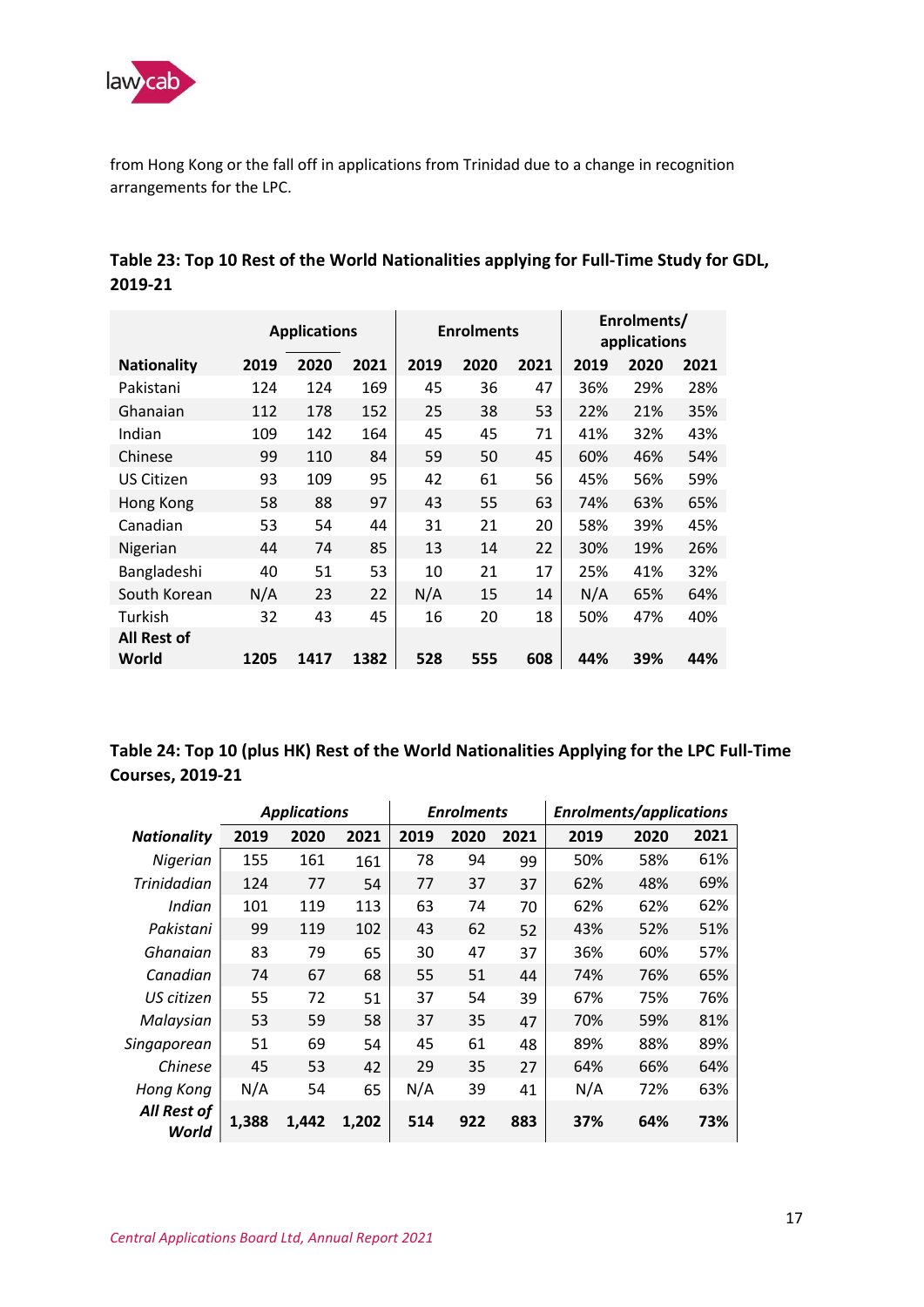

Tables 25 and 26 illustrate that whilst applications from European nationals for the GDL are still significantly more likely to lead to actual enrolments than applications from candidates from other parts of the world, this difference is less evident for the LPC.

| <b>Nationality</b> | 2019 | 2020 | 2021 | 2019 | 2020 | 2021 | 2019 | 2020 | 2021 |
|--------------------|------|------|------|------|------|------|------|------|------|
| Italian            | 67   | 62   | 69   | 40   | 39   | 45   | 60%  | 63%  | 65%  |
| French             | 65   | 70   | 54   | 50   | 46   | 32   | 77%  | 66%  | 59%  |
| Irish              | 45   | 50   | 38   | 30   | 35   | 22   | 67%  | 70%  | 58%  |
| Polish             | 22   | 23   | 19   | 16   | 16   | 13   | 73%  | 70%  | 68%  |
| German             | 21   | 35   | 28   | 13   | 17   | 18   | 62%  | 49%  | 64%  |
| Romanian           | 21   | 32   | 12   | 15   | 19   | 5    | 71%  | 59%  | 42%  |
| Spanish            | 20   | 19   | 25   | 15   | 9    | 12   | 75%  | 47%  | 48%  |
| Dutch              | 20   | 24   | 19   | 9    | 16   | 10   | 45%  | 67%  | 53%  |
| Portuguese         | 17   | 20   | 15   | 8    | 14   | 6    | 47%  | 70%  | 40%  |
| <b>Belgian</b>     | 16   | 13   | 8    | 8    | 9    | 6    | 50%  | 69%  | 75%  |
| Cypriot (EU)       | N/A  | 13   | 6    | N/A  | 10   | 6    | 36%  | 77%  | 100% |
| All EU/EEA         | 416  | 451  | 392  | 261  | 289  | 233  | 63%  | 64%  | 59%  |

#### **Table 25: Top 10 EU/EEA Nationalities Applying for Full-Time Study on the GDL, 2019-21**

Table 26 shows EU/EEA nationalities applying and enrolling on full-time LPC courses in 2021. The number of applicants fell off significantly from recent years, as did numbers enrolling. It is still too early to unpick Brexit effects from Covid effects but the former does appear to have become much more of a factor in 2021.

|            | <b>Enrolments</b> |      |      | <b>Applications</b> |      |      | <b>Enrolments as %</b> |      |      |
|------------|-------------------|------|------|---------------------|------|------|------------------------|------|------|
|            |                   |      |      |                     |      |      | <b>Applications</b>    |      |      |
|            | 2019              | 2020 | 2021 | 2019                | 2020 | 2021 | 2019                   | 2020 | 2021 |
| Cypriot    | 63                | 93   | 51   | 57                  | 71   | 37   | 90%                    | 76%  | 73%  |
| Italian    | 83                | 82   | 65   | 67                  | 67   | 58   | 81%                    | 82%  | 89%  |
| French     | 61                | 66   | 59   | 47                  | 60   | 53   | 77%                    | 91%  | 90%  |
| Irish      | 84                | 64   | 63   | 59                  | 51   | 51   | 70%                    | 80%  | 81%  |
| Polish     | 75                | 63   | 62   | 54                  | 49   | 52   | 72%                    | 78%  | 84%  |
| Romanian   | 50                | 50   | 35   | 37                  | 34   | 28   | 74%                    | 68%  | 80%  |
| German     | 57                | 46   | 51   | 42                  | 36   | 40   | 74%                    | 78%  | 78%  |
| Greek      | 47                | 46   | 37   | 38                  | 36   | 30   | 81%                    | 78%  | 81%  |
| Dutch      | N/A               | N/A  | 39   | 21                  | 30   | 27   | N/A                    | N/A  | 69%  |
| Portuguese | 31                | 36   | 40   | 22                  | 29   | 35   | 71%                    | 81%  | 88%  |
| All EU/EEA | 776               | 776  | 646  | 595                 | 606  | 532  | 77%                    | 78%  | 82%  |

#### **Table 26: Top 10 EU/EEA Nationalities Applying for Full-Time LPC study, 2019-21**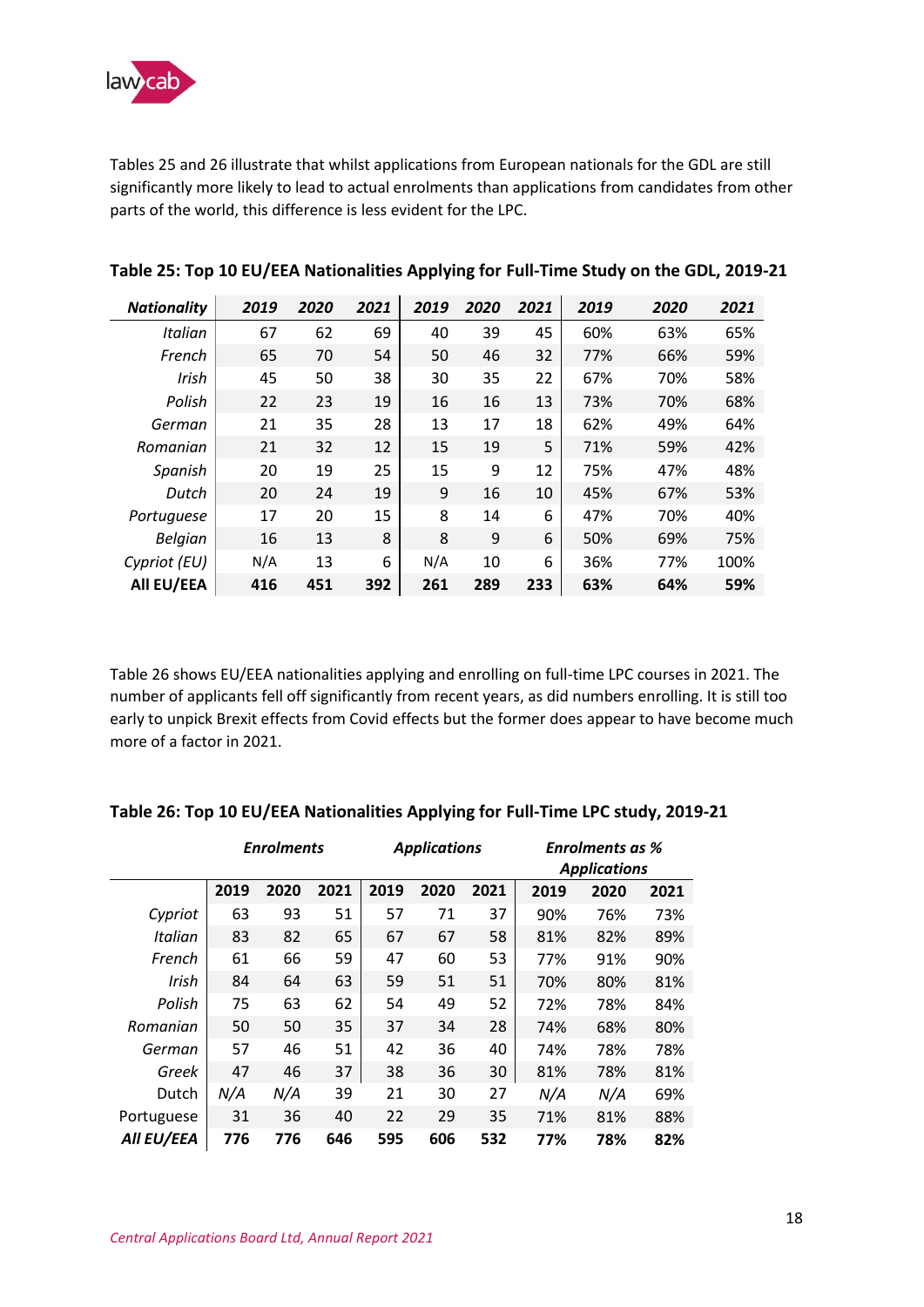

#### **Concluding Remarks**

This year's statistical report from CAB Ltd is the last that will follow this format. Reporting for applications for academic year 2022/23 onwards will also cover SQE applications.

CAB Ltd Secretariat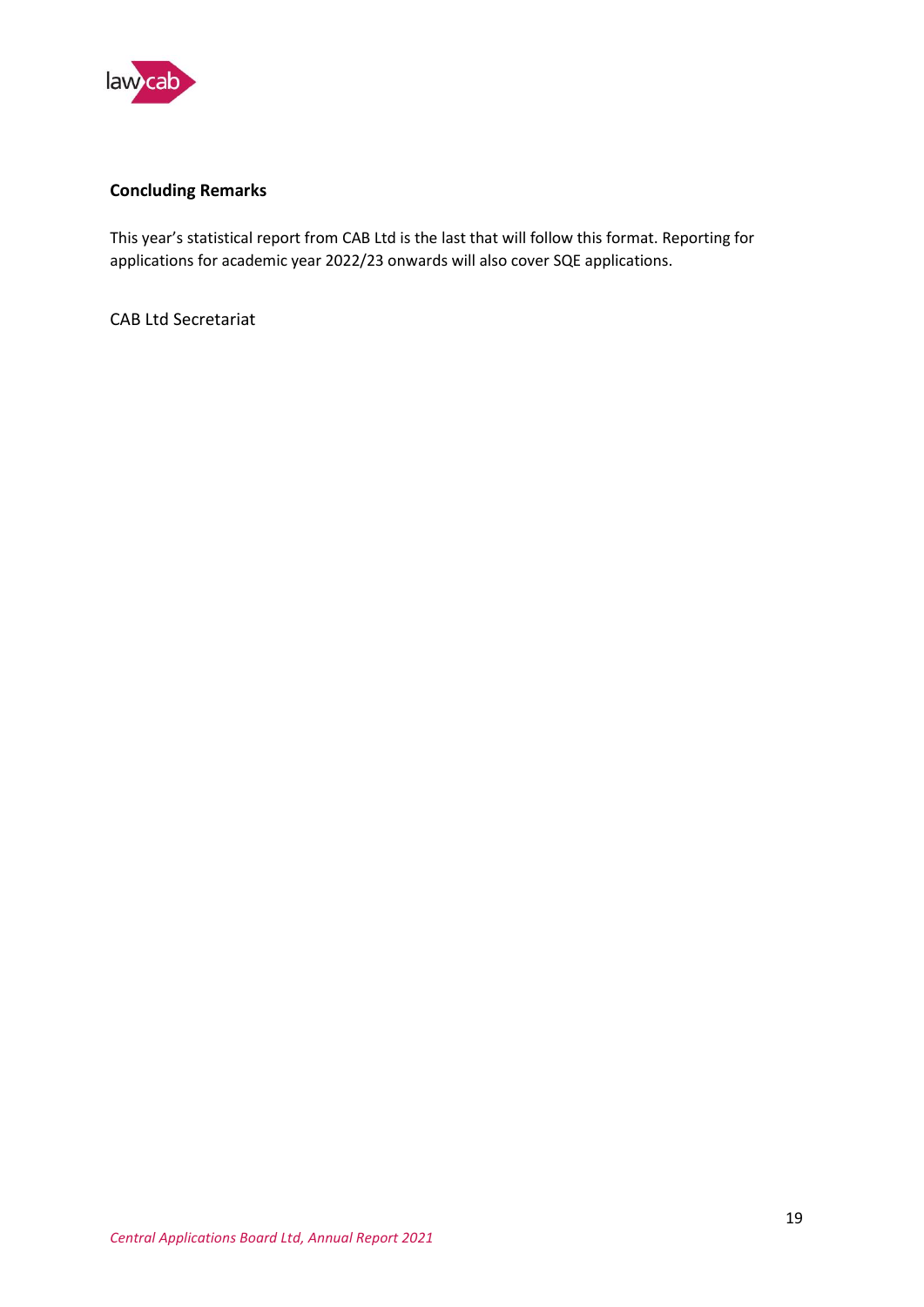

© Central Applications Board Ltd 2022

# **Disclaimer**

The information contained in this report draws on statistics gathered from the LawCAB application portal run by the Central Applications Board Ltd. The commentary provided is supplied by Hook Tangaza and does not necessarily represent the views of the CAB Ltd Board or its Members. All reasonable efforts have been made to ensure the accuracy of this report but CAB Ltd accepts no responsibility for reliance on its content. Statistics and other material contained in this report may be quoted or reprinted, provided credit is given to LawCAB (the Central Applications Board)